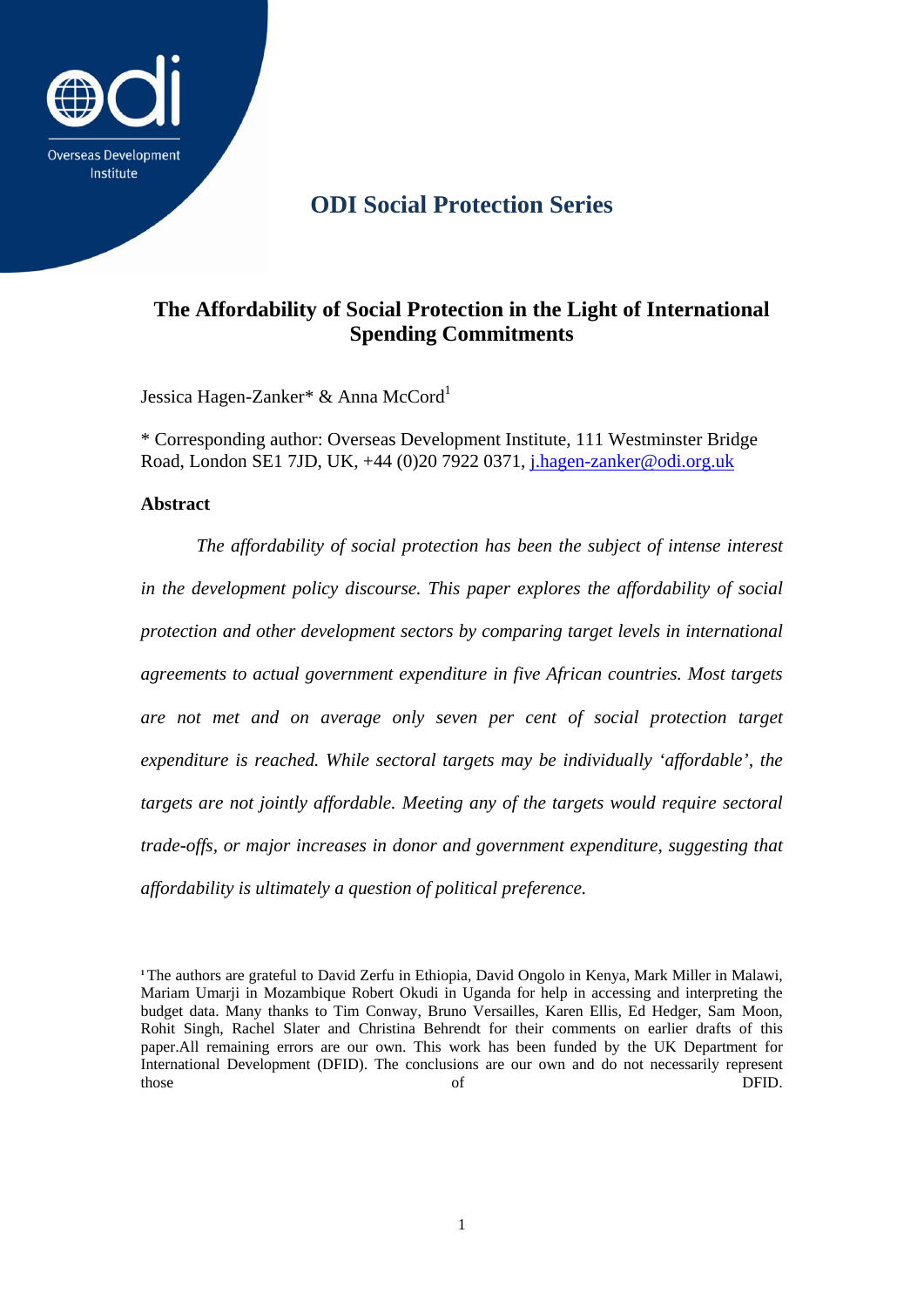### **1. INTRODUCTION**

**.** 

'*The real problem with universal [social protection] schemes is not their aggregate cost [...] but the fact [...] that they have to be financed from general government revenue and therefore have to compete every year with all other expenditure priorities of the government*.' (Beattie, 2000: 142)

Social protection is a relatively new sector on the policy agenda in low income countries (LICs) and as with other sectors its growing policy prominence nationally and internationally, has been accompanied by a rise in advocacy for the allocation of governmental resources to this sector. This has raised questions relating to the affordability of the provision of basic social protection in low income countries and has only been addressed partially in the existing literature (see for instance ILO, 2008). This paper offers an empirical analysis of social protection affordability, by examining social protection expenditure in relation to actual and target expenditure for a range of key development sectors, in the context of overall government and donor expenditure. This paper addresses the following research questions:

- 1. How does current government expenditure on social protection and other key development sectors relate to international sectoral targets and commitments?
- 2. How much does international aid contribute to achievement towards targets?
- 3. How does target expenditure on these sectors relate to total government expenditure?
- 4. What are the implications for social protection affordability and public finance management?

In order to address these questions this paper provides a detailed analysis of government expenditure in five sub-Saharan African (SSA) countries, Ethiopia, Kenya, Malawi, Mozambique and Uganda, including an analysis of off-budget aid expenditures<sup>1</sup>. This paper explores the affordability of basic social protection provision by means of an empirical analysis, using a unique dataset that was compiled for this study, as detailed government expenditure data is not difficult to access and not directly comparable across countries. This paper examines social protection expenditure in a broader fiscal context by considering it in conjunction

 $<sup>1</sup>$  Off budget aid is donor expenditure which is not reported in the national budget or voted on by</sup> parliament.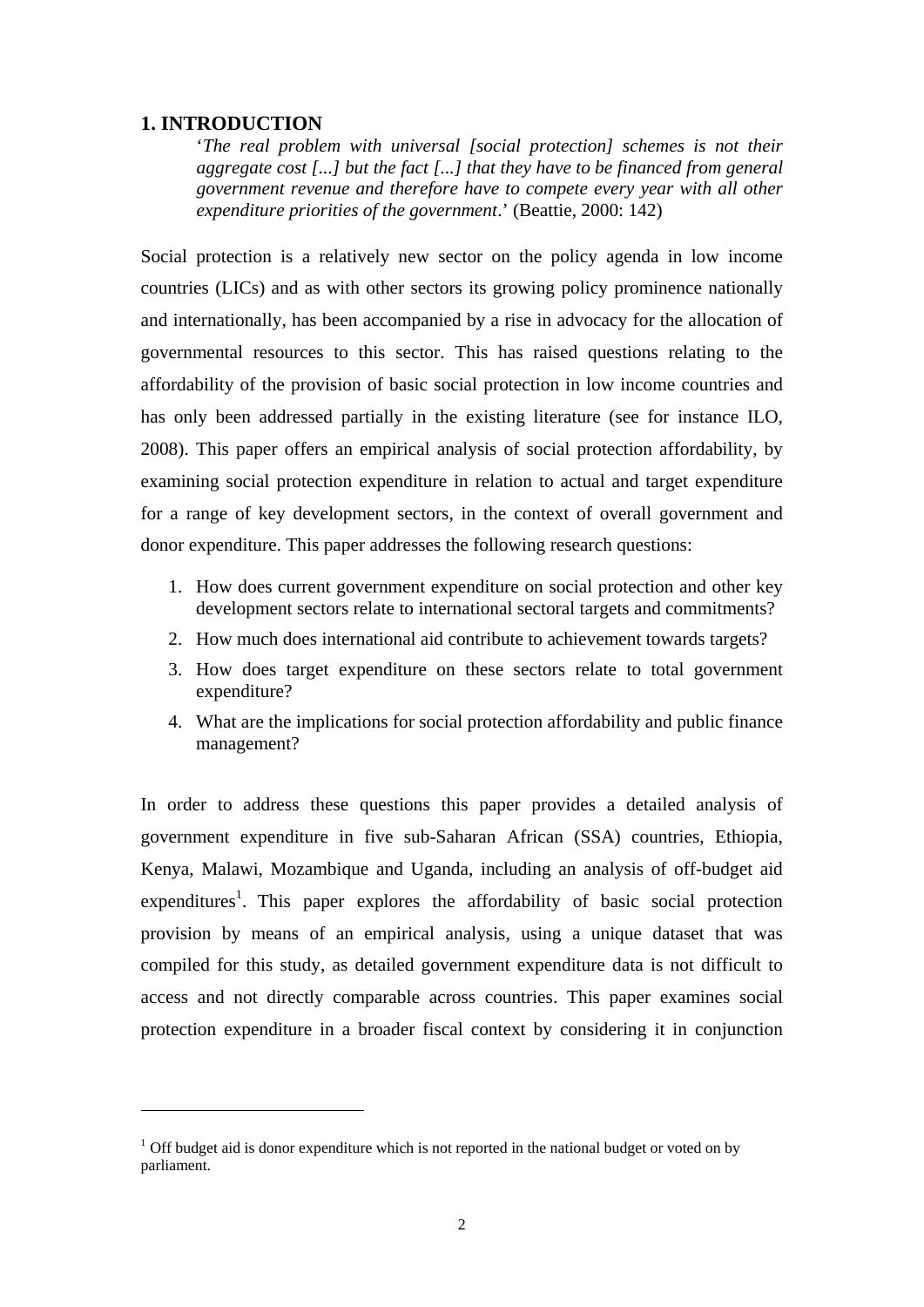with expenditure on the other key development sectors<sup>2</sup> (health, education, water and sanitation, agriculture and infrastructure). Expenditure in each of the six sectors is reviewed in relation to international sectoral targets to which governments are signatories. Joint affordability of the targets is examined by assessing the total cost of the targets against total government expenditure. The role of on and off-budget expenditure is also analysed.

The analysis is not just valid for social protection and the conclusions hold true for the whole spectrum of development sectors. In this way the study illuminates the social protection affordability debate, but also locates it within a broader debate regarding the financing of a range of key sectors, examining broader questions relating to targets and affordability. Since Beattie's quote from 2000, little empirical research has been carried out on this topic.

This paper proceeds as follows, first the debate around the affordability of social protection is summarised, and then the sectoral spending agreements and declarations in the key development sectors are outlined. The methodology and data sources are explained next, followed by a short description of the case study countries. The next section gives the results, measuring actual expenditure against targets. The final section presents the conclusions and highlights the implications for social protection affordability, (as well as the affordability of the other key sectors), donor funding practices and public finance management overall.

## **2. THE DEBATE ON THE AFFORDABILITY OF SOCIAL PROTECTION**

The literature on the affordability of social protection in LICs does not define 'affordability' clearly, but does imply that affordability may be in some sense objectively ascertained. This paper does not attempt to define affordability, but considers it as an inherently subjective, rather than objective term, and assesses it as a relative rather than absolute concept, which is ultimately determined by political preferences and the trade-offs which these imply, relative to expenditure in other sectors.

**.** 

<sup>&</sup>lt;sup>2</sup> These sectors are considered central to the social and economic development process and will be referred to as development sectors for the sake of brevity.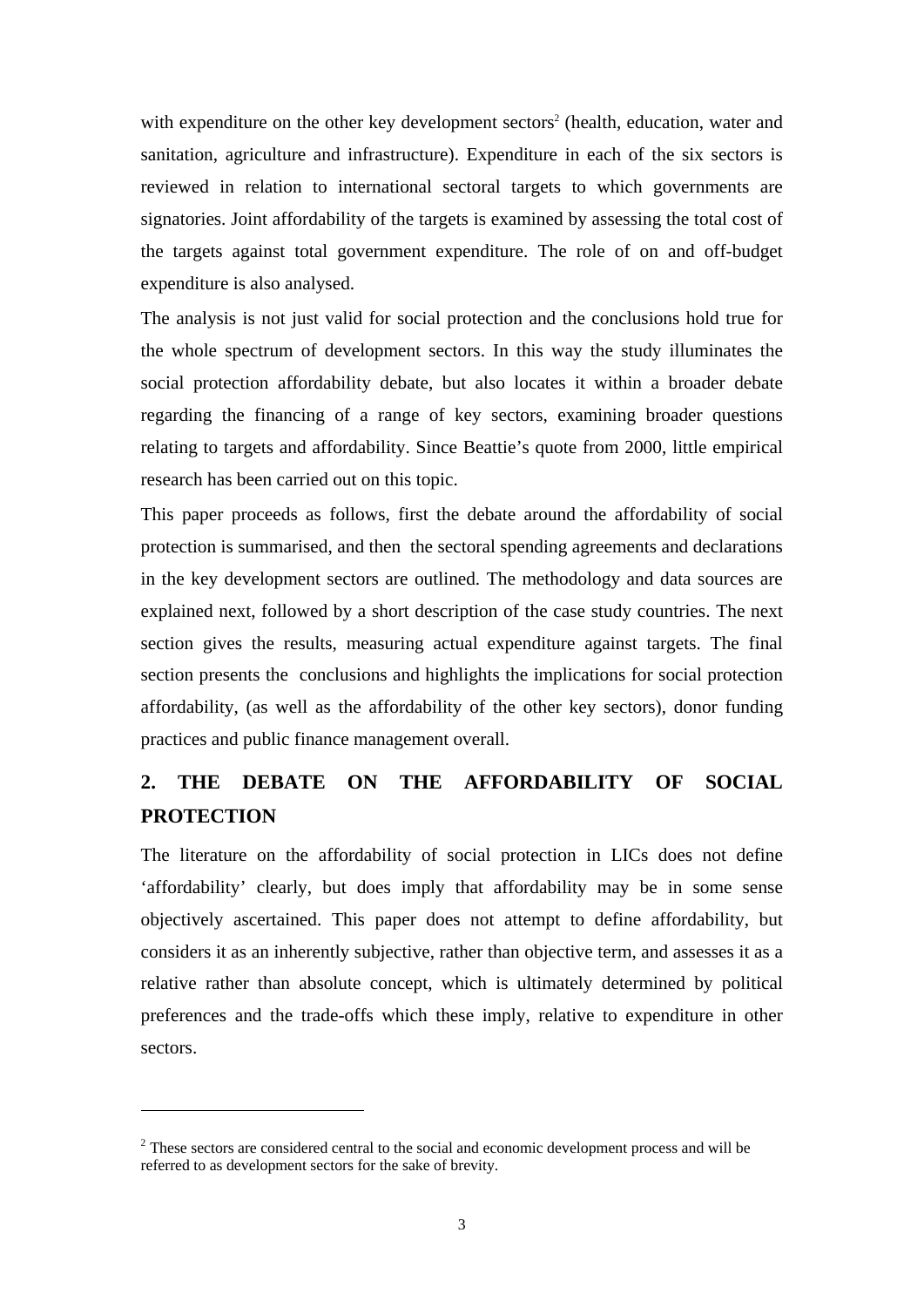The literature has addressed the question of affordability from three distinct perspectives in recent years, i) social justice and economic efficiency, ii) assessments of cost and iii) exploration of financing modalities. The first debate spans social justice and economic arguments, arguing that it is both morally necessary and economically efficient to invest in social protection. Social protection is argued to be affordable and essential due to its contribution to creating inclusive growth, reducing poverty, the cost of inaction being much higher and so forth. For example Cichon et al. (2004) argue that social protection affordability should be seen in terms of transfer efficiency, as well as a reflection of societal values.

The second perspective calculates the cost of the provision of a minimum package of social protection provision, and derives affordability conclusions from these costs. The International Labour Office (ILO) has undertaken an influential series of studies (2005, 2008) that model the cost of the provision of a basic social protection package in LICs<sup>3</sup>. The package costed includes universal old age and disability pension, basic child grants (limited to two children per mother) and provision of support for the unemployed (100 day public works), as well as basic health access. The cost of the basic social protection package, excluding health provision, was modelled for seven SSA countries<sup>4</sup> and the results were found to range from 2.9-5.2 per cent of GDP in 2008 (ILO, 2008). The ILO (2008) argue that this package is affordable in the medium term on the basis of both donor and governmental reallocation of existing finance and raising new funds. This approach examines the question from an exclusively social protection sector perspective, (described in the remainder of this paper as a 'silo-approach' for the sake of brevity), rather than examining the affordability in the context of competing sectoral claims on the fiscus.

A UNICEF/ODI study on fiscal space for social protection in five countries in West and Central Africa based on various simulation studies, found that the cost of provision of a universal child benefit and social pension, would vary considerably across the countries, ranging from 1.1 per cent GDP in Equatorial Guinea to 11.3 per cent in Ghana (Hanley, 2009), considerably higher than the ILO estimates, despite the

**.** 

<sup>&</sup>lt;sup>3</sup> The ILO studies were the first to assess the costs of providing a basic social protection package and were used as an analytical basis for key documents, notably the UN Social Protection Floor and Social Protection Expenditure Reviews.

<sup>4</sup> Burkina Faso, Cameroon, Ethiopia, Guinea, Kenya and Senegal.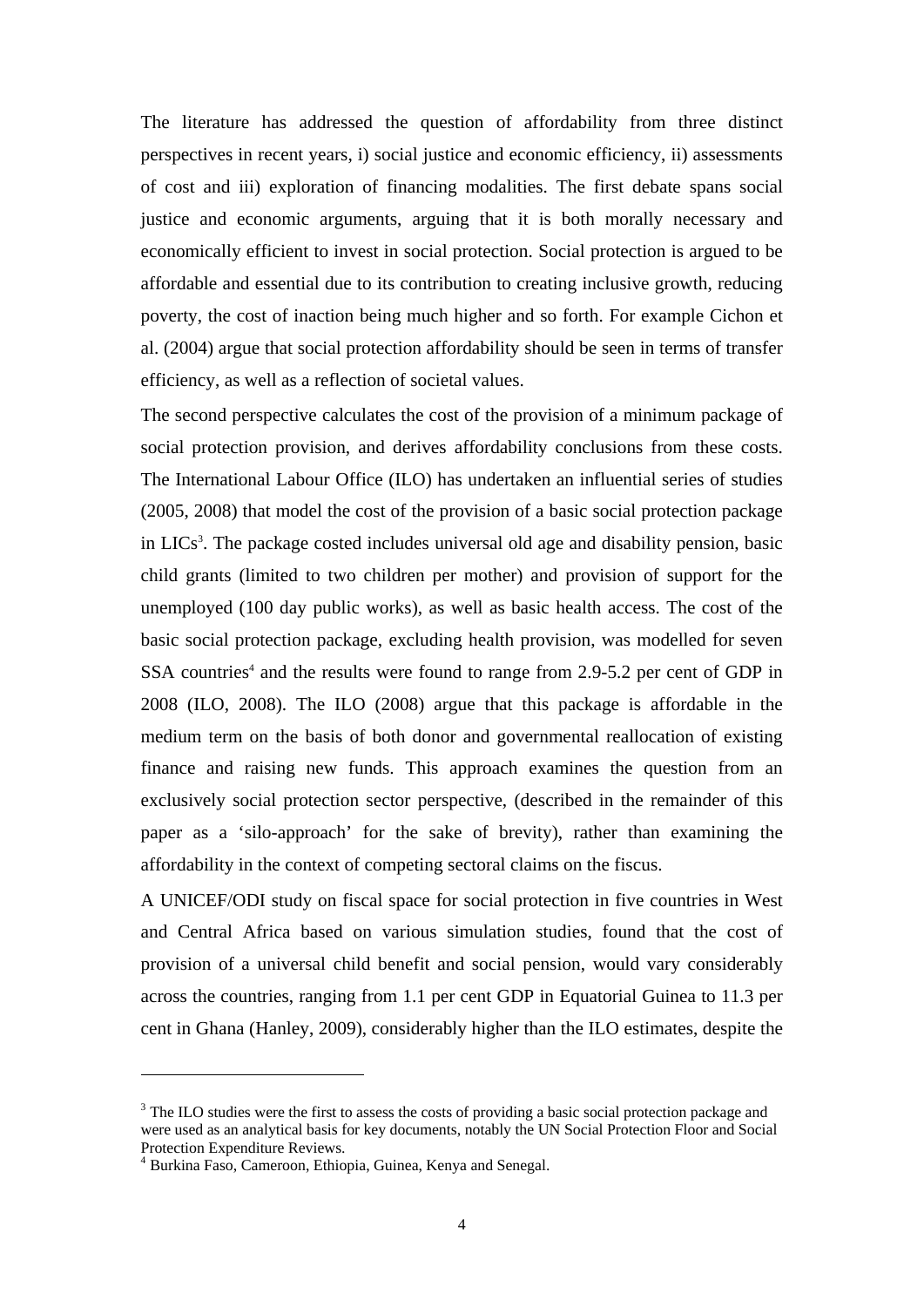more limited scale of provision<sup>5</sup>. The study argues that while there may be potential fiscal space for social protection provision in the low-population, oil-rich countries of the Gulf of Guinea, in poorer, more population-rich countries only more modest packages would be affordable (Hanley, 2009).

The third perspective comprises a group of studies which examine sources of financing rather than offering specific cost estimates. Starting from the reasonable assumption that spending on social protection is inadequate in LICs and should be increased, Barrientos (2007), argues that an appropriate financing mix is necessary not only to generate funds, but also to ensure the right incentives and secure legitimacy. The optimal financing mix might include reallocation, growth, creating a greater tax base and more reliable aid funding. Holmqvist (2010), considering sources of funding for the basic ILO social protection package, looks specifically at the potential contribution of Official Development Assistance (ODA) financing and proposes a model of Cash on Delivery Aid, in which the costs of social protection are shared on the basis of an agreed formula between donors and governments over time. Both studies argue for an increase in government and donor financing, but argue that an appropriate set of linked incentives must also be in place.

Rather than addressing financing mechanisms, or attempting to cost provision, this paper adopts ILO cost estimates and examines the question of affordability from the perspective of government expenditure, and competing sectoral claims, locating the social protection sector within the wider development financing and public finance management, rather than adopting a sectoral silo-approach. With the exception of Beattie (2000), who points out that the main affordability dilemma of universal social protection is the competition with other government expenditure priorities, this is an understudied area, especially in the academic literature.

#### **Policy initiatives**

 $\overline{a}$ 

The costing work of the ILO has informed a number of policy initiatives, most prominently the UN Social Protection Floor initiative and the African Union (AU)

<sup>&</sup>lt;sup>5</sup> Senegal is the only country in both studies. Hanley (2009) estimates a cost of 6.4% for just an universal child benefit, while ILO (2008) estimates a cost of 4.2% for the basic social protection package.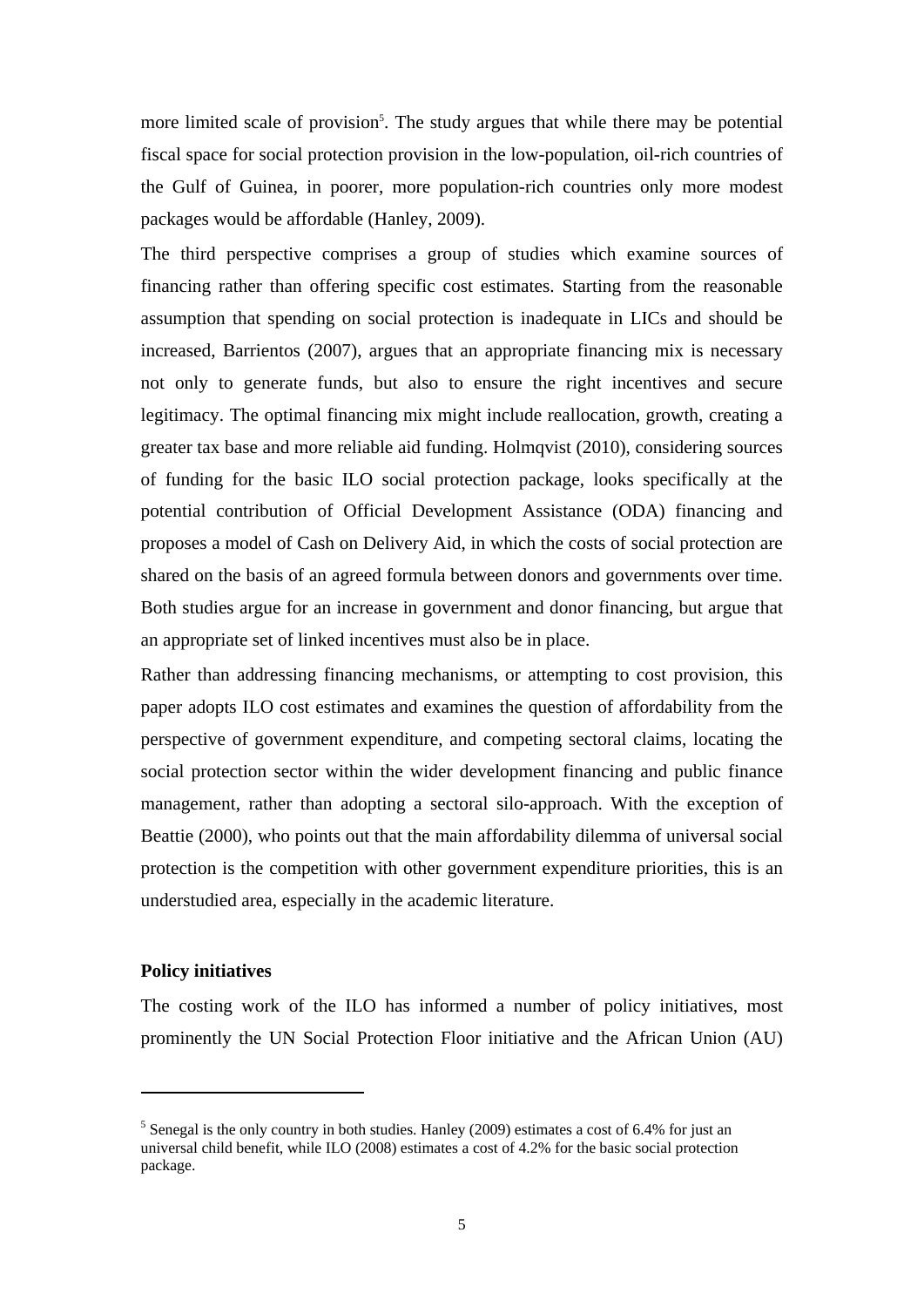Social Policy Framework (SPF). The UN Floor promotes universal access to social transfers and social services, including housing, health, water and sanitation, representing a broader concept than the basic social protection package costed by the ILO. The African Union (AU) Social Policy Framework (SPF) for Africa outlined in 2008, is based on the ILO model of basic social protection provision. This agreement, also known as the Windhoek declaration, aspires to the provision of a minimum package of social protection provision, comprising of grants for children, informal workers, the unemployed, older persons and the disabled, together with broader social policy provision, including basic health care, and an implied commitment to ongoing contributory pension schemes for civil servants. This paper will assess the affordability of the core social protection components implied by this agreement, alongside targets in five other development sectors, set out in recent international agreements, set out in detail in the following section.

#### **3. SECTORAL SPENDING TARGETS**

Social protection is the most recent in a number of key development sectors that has been the focus of donor and government interest over recent decades. For each of the six key development sectors regional or international sectoral agreements to which the case study governments are signatories are identified. These agreements either include spending targets expressed in the form of percentage of government expenditure or GDP, as in the case of education, health, sanitation and agriculture, or include targets which are not associated with explicit expenditure levels, but rather a commitment to the provision of specified outcomes (as in the case of social protection, infrastructure and water). For the declarations which do not include specific expenditure targets, the objectives outlined in the declaration were matched with an appropriate costing study, adopting an identical or similar sector specification, and targets were derived accordingly, on the basis of the cost of achieving the anticipated outcomes. Each sectoral target is discussed below.

The main social protection sector target to which African governments are signatories is enshrined within the Windhoek Declaration of 2008, as discussed earlier. No specific expenditure goal was associated with the social protection component of the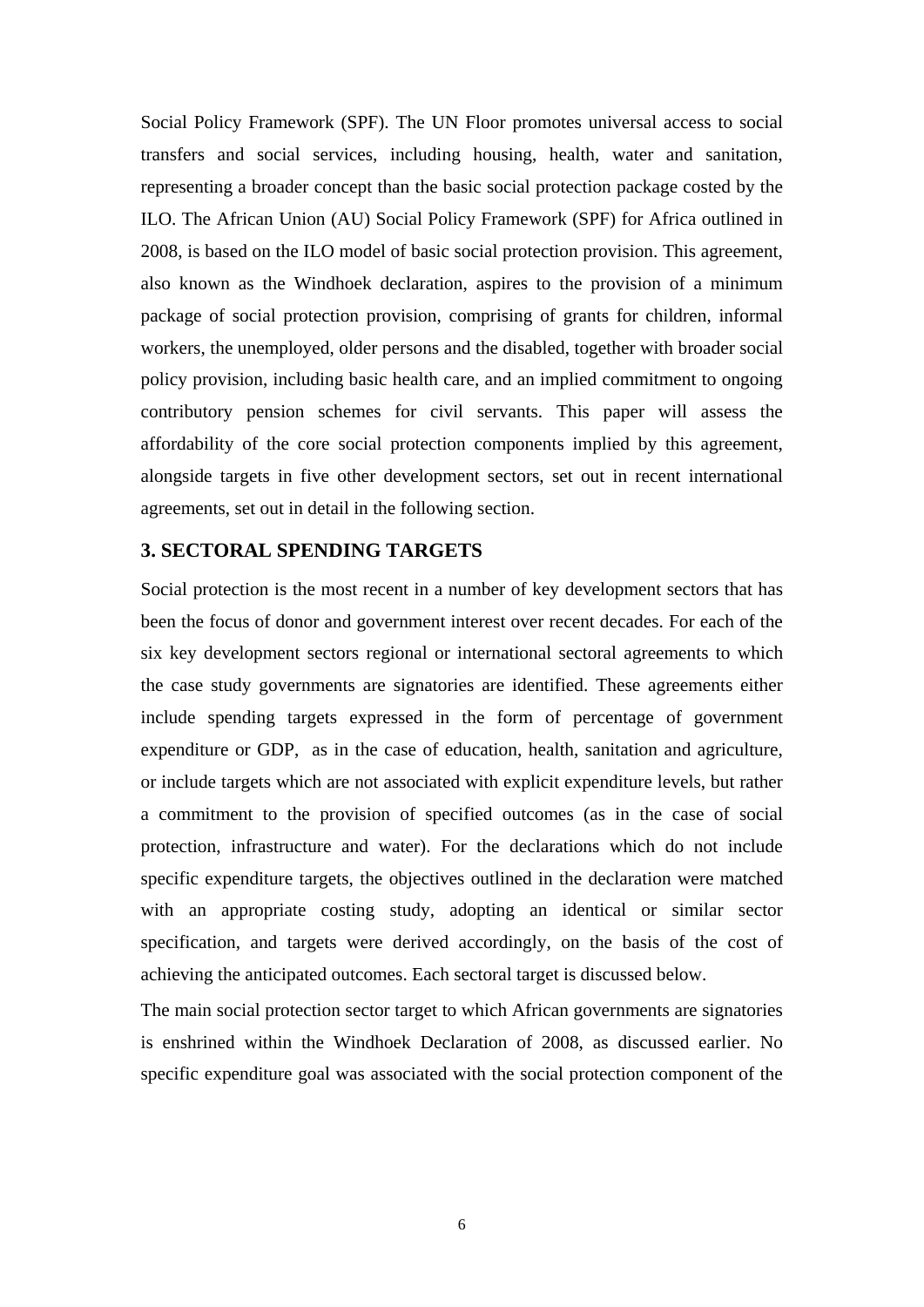SPF, but the cost of the Windhoek target is approximated in this study using the 2008 ILO costing study which is almost identical in terms of provision<sup>6</sup>.

For the seven ILO case study countries, the average cost of the basic social protection package in 2008 was estimated at 4.5 per cent of GDP, ranging from 2.9-5.2 per cent of GDP (ILO, 2008), depending on the poverty and demographic profile of a given country. Two of the countries selected for inclusion in the present study, Ethiopia and Kenya, were also included in the ILO study which estimated the country-specific cost of social protection provision to be 5.2 per cent in both countries, the upper bound of the range of estimates. The cost of health, while included in the basic ILO package, has been excluded throughout this study to avoid overlap with the health sector.

SSA governments are signatories to a costed commitment on health provision made at the Special Summit on HIV/AIDS, Tuberculosis and Other Infectious Diseases held in Abuja, Nigeria in 2002. AU governments agreed to a minimum health sector spending target of 15 per cent of government expenditure.

In the education sector a specific target has been signed by 25 governments in SSA in the form of the Education For All Fast Track Initiative (EFA-FTI)7 at the World Education Forum in Dakar, Senegal, in 2000. On the basis of the EFA-FTI initiative governments agreed to increase education spending to at least 20 per cent of government expenditure. Although being a signatory does not necessarily guarantee increased aid in this sector the EFA-FTI does also function as a source of donor financing.

A specific spending target for sanitation was agreed on in the eThekwini Declaration signed at the second African Conference on Sanitation and Hygiene in Durban, South Africa in 2008, where the African Ministers' Council on Water agreed to spend a minimum of 0.5 per cent of GDP on sanitation and hygiene. However, no similar spending target was agreed on for water. While AU governments pledged to 'significantly increase domestic financial resources allocated for implementing national and regional water and sanitation development activities' at the AU summit

1

<sup>&</sup>lt;sup>6</sup> The SPF mainly differs in its implied commitment to public pensions, these costs are not included in the estimate of cost of basic provision in this study. In this study the social insurance schemes and benefits to informal workers included in the SPF, are interpreted as broadly comparable in cost terms to the 100 day employment scheme included in the ILO costing.

 $<sup>7</sup>$  Uganda was not a signatory to this initiative, but for the purposes of this study, has been treated as</sup> though it were, for the sake of completeness.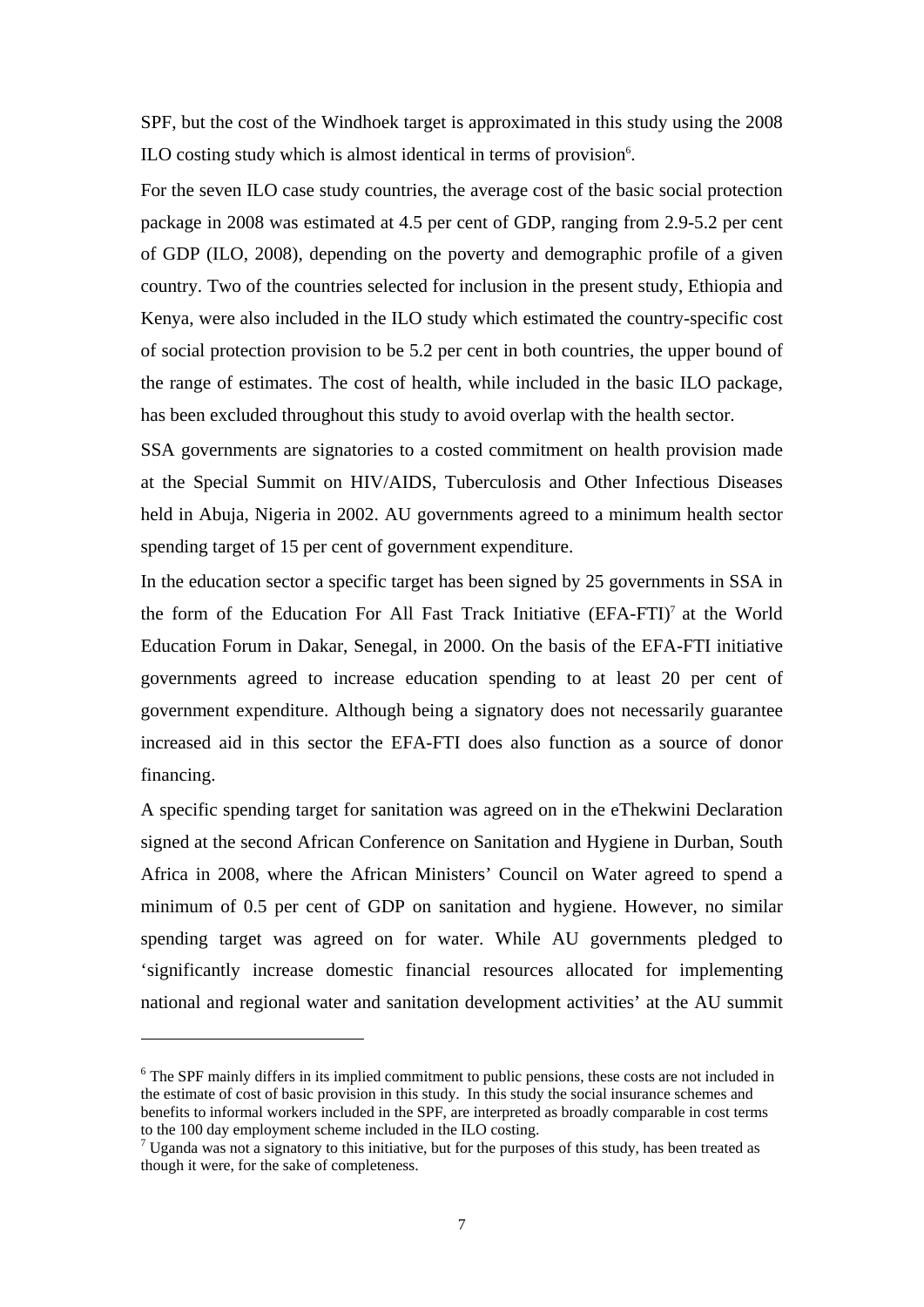in Sharm el Sheikh in 2008, no spending target was associated with this commitment. Since the case study governments were also signatories to the Millennium Declaration at the 2000 UN Millennium Summit, the water target of 1 per cent of GDP required to meet the Millennium Development Goal (MDG)  $7c<sup>8</sup>$  (as costed by UNDP, 2008) is adopted. Hence in line with the costed sanitation and MDG objectives, the implied commitment of African governments to water and sanitation is approximated in this study by a total spending target of 1.5 per cent of GDP.

In Maputo, Mozambique, in 2003 AU Ministers of Agriculture agreed to direct 10 per cent of government expenditure to agriculture and rural development. This includes expenditure on irrigation projects, agrarian reforms, regulation of fishing and other activities (excluding road investments).

At the  $12<sup>th</sup>$  AU Assembly in 2009 heads of states and governments agreed to 'increase public financing for infrastructure' in general and 'to speed up the development of transport and energy infrastructure' (AU, 2099) in particular, but did not set a specific spending target. The 2010 Africa Infrastructure Country Diagnostic (AICD), a joint AU and World Bank initiative, estimated the investment needs for the different infrastructure sub-sectors (ICT, power, transport, and water and sanitation), at 15 per cent, with 9.6 per cent required for the energy and transport sectors alone. Given the AU focus on transport and energy infrastructure (AU, 2009), the lower estimate from the AICD study, addressing energy and transportation investment costs (9.6%), is used as the implicit target for infrastructure.

Based upon the discussion above, the actual or implicit targets that form the basis of the analysis presented in this paper are summarised in table 1 below.

**.** 

 $8$ Target 7c is: Reduce by half the proportion of people without sustainable access to safe drinking water and basic sanitation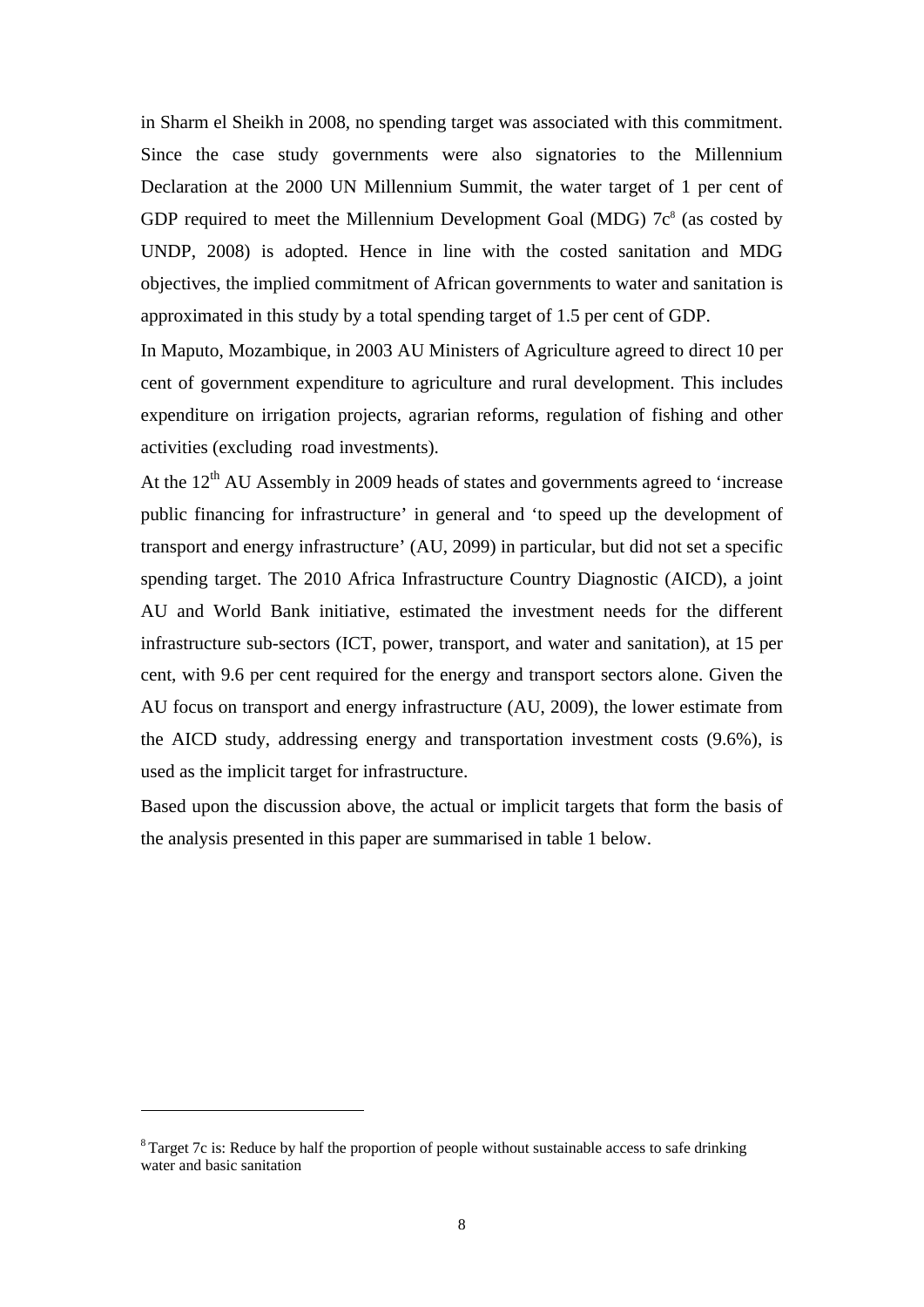| <b>Sector</b>        | Agreement                                                        | <b>Target</b>              |  |
|----------------------|------------------------------------------------------------------|----------------------------|--|
| Social protection    | Social Policy Framework for Africa (2008)                        | 4.5% GDP                   |  |
| Health               | Abuja Declaration (2001)<br>15% Government Expenditure           |                            |  |
| Education            | Education for All Initiative (2000)                              | 20% Government Expenditure |  |
| Water and sanitation | eThekwini Declaration (2008)<br>Sharm El-Sheik Commitment (2008) | 1.5% GDP                   |  |
| Agriculture          | Maputo Agreement (2003)                                          | 10% Government Expenditure |  |
| Infrastructure       | African Union Declaration (2009)                                 | 9.6% GDP                   |  |

*Table 1. Sectoral spending targets* 

### **4. METHODOLOGY**

 $\overline{a}$ 

Definitions, the empirical approach adopted, and data sources are discussed in this section.

Government expenditure is defined as total expenditure, based on the budget approved by parliament or other legislative bodies. This expenditure is funded from both domestic sources (such as tax revenue and treasury bills) and on budget official donor assistance (both programme and project financing). Off-budget donor expenditure is not reported in the national budget and consequently is excluded from calculations of total government expenditure.

Expenditure in six key development sectors is examined in relation to the international sector-specific agreements outlined above. As the sectoral definitions used within national budgets are not comparable across countries, a consistent estimate of sectoral expenditure was created by aligning government budget and outturn data and ODA data for each country using consistent sector definitions. This was achieved by using the UN Classification of the Functions of Government (COFOG9 ), in conjunction with the definitions adopted in the sectoral agreements outlined above to derive consistent content for each sector across countries. In the case of both social protection and water and sanitation it was necessary to deviate slightly from the COFOG sector definitions to match the target agreements, while a new infrastructure category was created, as COFOG does not include infrastructure as a separate sector. These adjusted sector definitions were used to calculate government

<sup>&</sup>lt;sup>9</sup> COFOG is a classification defined by the United Nations Statistics Division and is designed to be general enough to be able to used in all countries. It was created to enable comparability of government budgets across countries.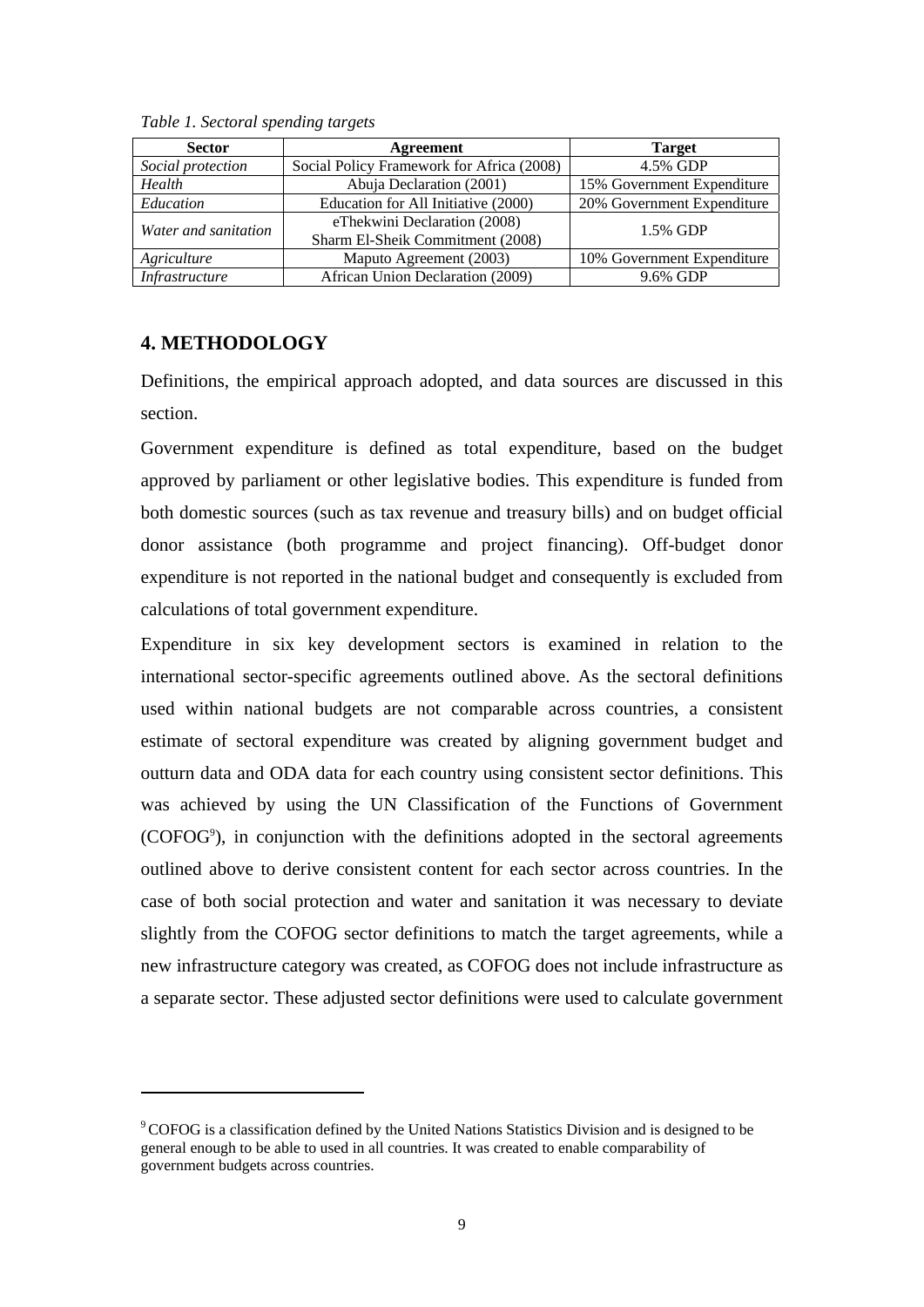and donor funded sector expenditure and the relationship between budget allocations and sectoral targets.

The range of activities included under social protection vary considerably by country and institution. Social protection encompasses a range of publicly mandated actions that seek to address risk and vulnerability among poor and near-poor households, as well as programmes to address chronic poverty and maintain income standards. Social protection generally includes non-contributory social assistance, as well as contributory social insurance programmes. To ensure consistency with the ILO 2008 costing study, contributory programmes, most notably civil service pensions and their associated benefits, and emergency aid, which together comprise a significant proportion of government reported expenditure on social protection in many LICs are excluded from the definition of social protection adopted in this paper and the associated target. The COFOG definition of social protection is also wider than the ILO's, for example including housing and civil service pensions. Hence, in this study estimates of social protection expenditure are likely to be lower than other analyses which include a wider range of categories as part of social protection expenditure. It is also important to highlight that allocations to initiatives which can arguably be described as 'socially protecting' but do not employ conventional social protection instruments, such as the Agricultural Input Subsidy Programme (AISP) in Malawi, are not included in the social protection category, but in their home sectors, for example in agriculture.

Health and education are consistent across the targets and COFOG – both definitions include all health and education expenditures as set out in government budgets. The COFOG definition of water is quite narrow, only focusing on water supply, and sanitation expenditure is not covered at all. The target sector definition used in this study includes water and sanitation, as defined by various agreements outlined above rather than COFOG. The agriculture sector target consists of agriculture, including livestock, fishing, hunting and forestry, as well as public expenditure on irrigation projects, agrarian reforms and the regulation of fishing. The infrastructure target sector definition is informed by the 2009 AU agreement and AICD 2010 study and includes transport, energy and ICT.

A range of data sources for government sector spending were used. In each country data was gathered from a number of official sources, primarily from Ministries of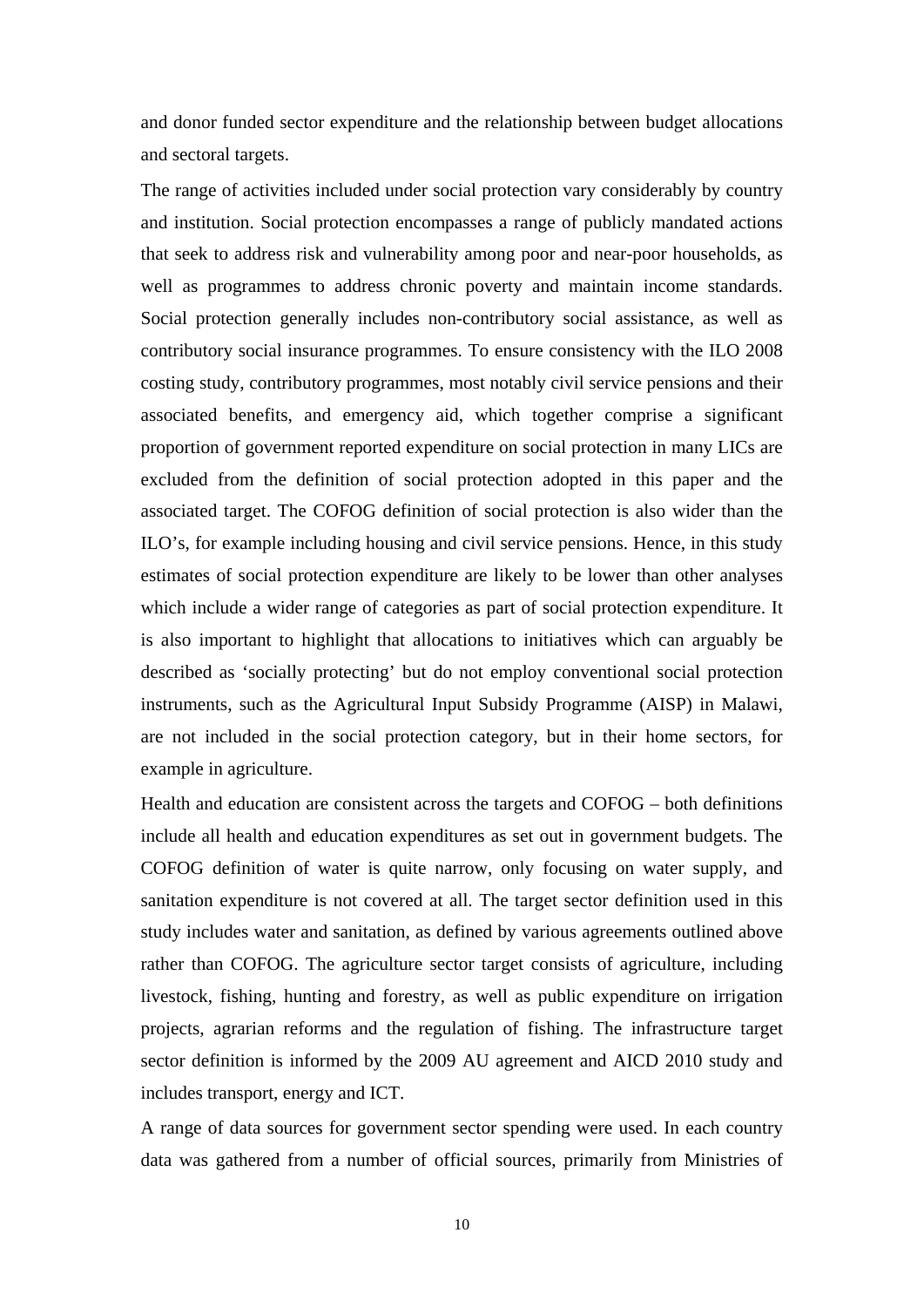Finance, ranging from published budgets to unpublished audited actual expenditures. Detailed government data was investigated further with line ministries to ensure the correct allocation of budget items according to the sectoral definitions adopted in this study. This paper uses data for the year 2006-07, as this is the most recent year for which both budgeted and actual government expenditure data were available for all five case study countries.

Aid flows to the six sectors are quantified using two main ODA data sources. These are i) recipient government data and ii) data from country level Aid Information Management Systems (AIMS), developed by donors and provided by third party commercial partners. In order to address the problem of undocumented off-budget transfers, AIMS are designed to provide a comprehensive overview of aid within the national economy by presenting detailed information about *all* aid spent in a country. AIMS data includes both ODA that is captured in the government budget and also other, off-budget flows, using alternative sources of data rather than relying on government reported aid flows.

Two key caveats should be noted in relation to the analysis and findings presented in this paper. Data on sectoral off-budget aid is not available for three of the five countries (Ethiopia, Kenya and Mozambique). Up to 89 per cent of total ODA is delivered off-budget in Malawi, and 51 per cent in Uganda, implying a massive additional resource flow equivalent to 120 and 26 per cent of total expenditure, outside the formal budget process in each country respectively. Given the magnitude of off-budget aid in relation to government expenditure implied by these figures, it is likely that sectoral expenditure and total expenditure will be underestimated significantly in this study, and hence calculations of performance against targets will be similarly underestimated. It is salutary to note that this limitation highlights the difficulties experienced by governments in terms of their ability to accurately assess total sectoral spending, since the aid information available to the authors is the same as the information available to recipient governments. .

The second caveat is that three of the targets, relating to social protection, water and sanitation, and infrastructure, postdate the data under review, having been agreed after 2006-07. For these sectors the analysis should not be read as a retrospective assessment of country performance against targets, but rather an assessment of the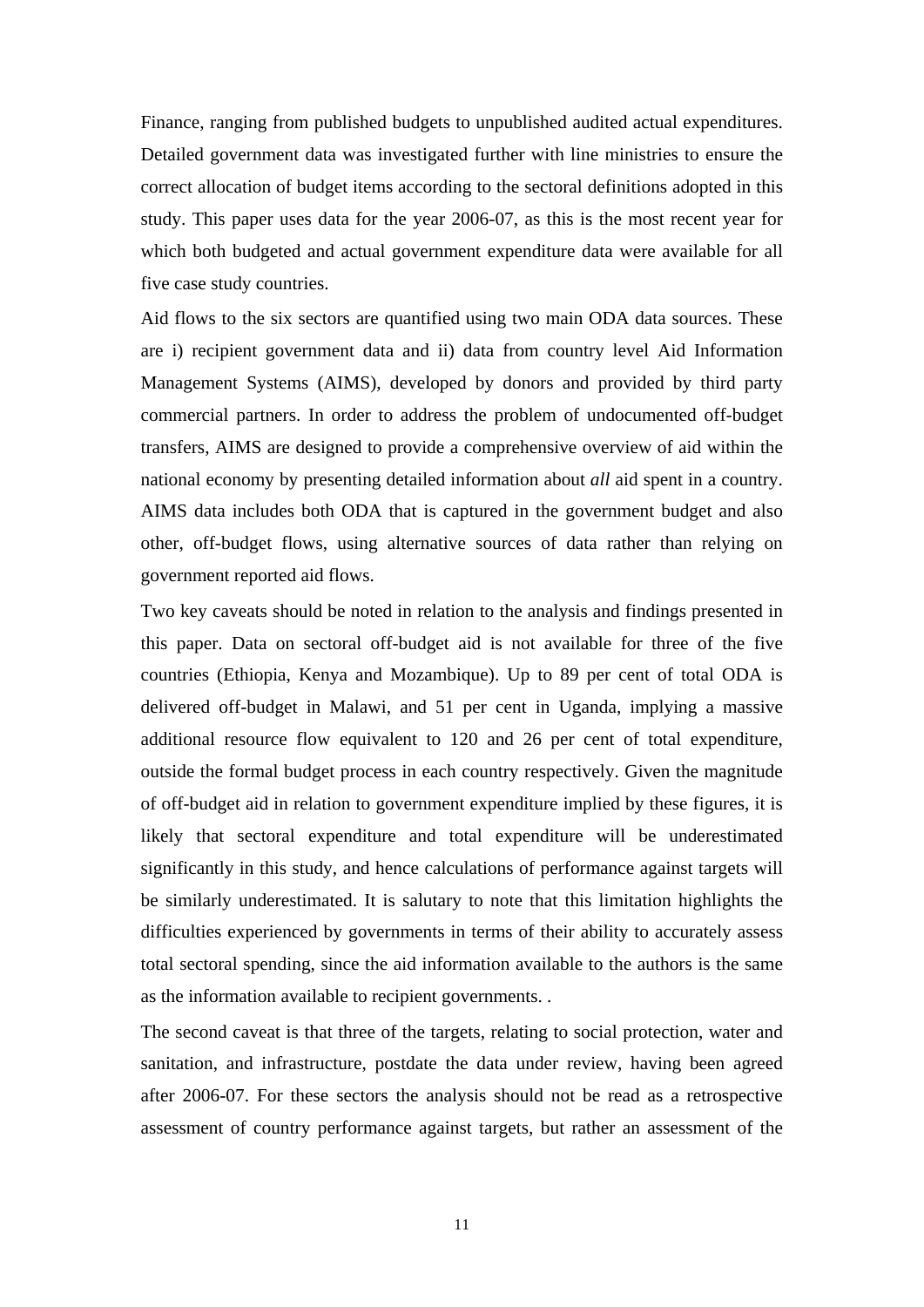adequacy of sectoral financing levels, compared to the levels implied in the agreements to which the governments have become signatories.

#### **5. BACKGROUND INFORMATION ON THE CASE STUDY COUNTRIES**

The five case study countries, Ethiopia, Kenya, Malawi, Mozambique and Uganda vary greatly in terms of income levels and aid dependency, as shown in table 2.

|                                                                          | <b>Ethiopia</b> | Kenya      | <b>Malawi</b> | Mozambique | <b>Uganda</b> |
|--------------------------------------------------------------------------|-----------------|------------|---------------|------------|---------------|
| GDP US\$ million (2007)                                                  | 20,232          | 24,725     | 3.456         | 7.011      | 12,077        |
| GDP per capita, PPP (constant<br>2005 international $\hat{\mathbf{x}}$ ) | 683             | 1386       | 660           | 708        | 966           |
| Total government expenditure US\$                                        | 4.192           | 6.017      | 923           | 1.669      | 2.454         |
| million $(\%$ GDP)                                                       | $(20.7\%)$      | $(24.3\%)$ | (26.7%)       | $(23.8\%)$ | $(20.3\%)$    |
| Total government-recorded ODA                                            | 1.460           | 188        | 256'          | 485        | 1,172         |
| $USS$ million (% gov. expend.)                                           | (35%)           | (3%)       | (28%)         | (29%)      | (48%)         |
| Off-budget ODA/total ODA                                                 | $>26\%$         |            | 89%           | 56%        | 50%           |

*Table 2. GDP and government expenditure (2006-07)* 

Source: Country budgets, World Development Indicators 2010, Christiansen et al. 2007, Warren-Rodriguez (2007)

Note: ODA=Official Development Assistance; <sup>1</sup>Excludes debt relief

Kenya is the richest country, both in terms of absolute GDP and also on a per capita basis, with double the GDP per capita as the two poorest, Ethiopia and Malawi. Across the case studies government expenditure ranges from 20 to 27 per cent of GDP.

All five countries are ODA recipients. While on budget ODA does not account for a significant share of government expenditure in Kenya (3%), it represents between 28 and 48 per cent of government expenditure in the other case study countries. As discussed above, in addition to on budget ODA, governments also receive off-budget donor allocations which are not reported in the national budget or voted on by parliament. The consolidated information available to a recipient country regarding off-budget aid is often poor and most countries can only provide rough estimates of total off-budget expenditure. In the case study countries total off-budget aid is significant, ranging from 26 to 89 per cent of total ODA. This lack of data and transparency compromises the ability of governments to manage resources effectively.

### **6. PERFORMANCE AGAINST TARGETS**

This section compares actual sectoral expenditure to the spending targets outlined above. The fiscal implications of attempting to meet the targets collectively are also analysed. The implications of taking off-budget aid into account are examined, and an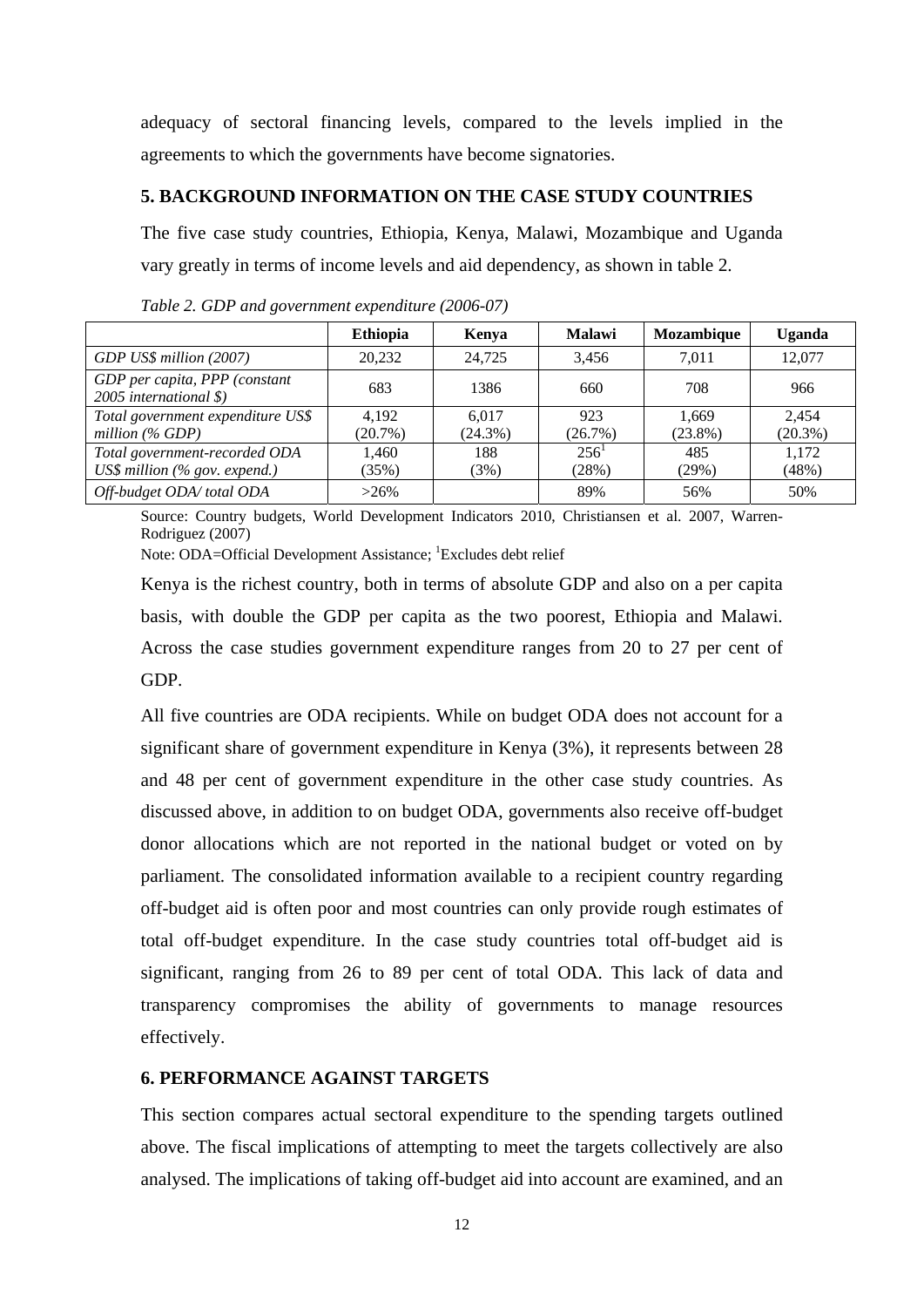analysis comparing actual social protection expenditure against the range of ILO estimates for the social protection target carried out.

#### **6.1 Meeting sectoral targets**

Sector-specific expenditure was calculated for each country and compared with the target levels of expenditure by sector. For the targets which were not in existence in 2006/07, Table 3 measures the potential adequacy of sectoral financing to achieve targets. The sectoral targets which are met are shaded.

| <b>Sector</b>           | <b>Target</b>        | <b>Ethiopia</b>                 | Kenya   | Malawi | Mozambique | Uganda |
|-------------------------|----------------------|---------------------------------|---------|--------|------------|--------|
|                         |                      | % government expenditure/ % GDP |         |        |            |        |
| Social<br>Protection    | 4.5% GDP             | 0.7%                            | $0.3\%$ | 0.4%   | 0.1%       | 0.1%   |
| Health                  | 15% Govt.<br>expend. | 6.6%                            | 5.2%    | 16.4%  | 13.6%      | 7.2%   |
| Education               | 20% Govt.<br>expend. | 23.6%                           | 19.9%   | 14.4%  | 20.1%      | 16.2%  |
| Water and<br>sanitation | 1.5% GDP             | 0.4%                            | 0.5%    | 0.2%   | 0.6%       | 0.3%   |
| Agriculture             | 10% Govt.<br>expend. | 9.9%                            | 3.0%    | 15.5%  | 4.2%       | 3.5%   |
| Infrastructure          | 9.6% GDP             | 3.6%                            | 3.0%    | 1.9%   | 3.5%       | 1.7%   |

*Table 3. Sector expenditure as a share of total government expenditure/GDP in 2006-07* 

Source: Own calculations based on government budgets

Note: Shading indicates that target has been met

None of the countries come close to the social protection target of 4.5 per cent of GDP, ranging from 0.1 per cent (Mozambique and Uganda) to 0.7 per cent (Ethiopia), indicating that even if the lower bound of the ILO costing were considered (2.9% of GDP), there would still be significant shortfalls in each country. In many contexts civil service pension schemes (excluded from the current analysis) account for a large share of government social protection expenditure. For this reason the residual for core social protection provision in line with the Windhoek declaration presented here is lower than aggregate social protection expenditure figures cited elsewhere in the literature, which are closer to the sectoral target.

The health target (15% of government expenditure) is exceeded in Malawi, and Mozambique is close to achieving it, at almost 14 per cent. However, in the other countries less than 50 per cent of the target for health expenditure is met according to official government data. Off-budget financing has a notable impact on addressing this deficit, as the analysis of off-budget aid below will show.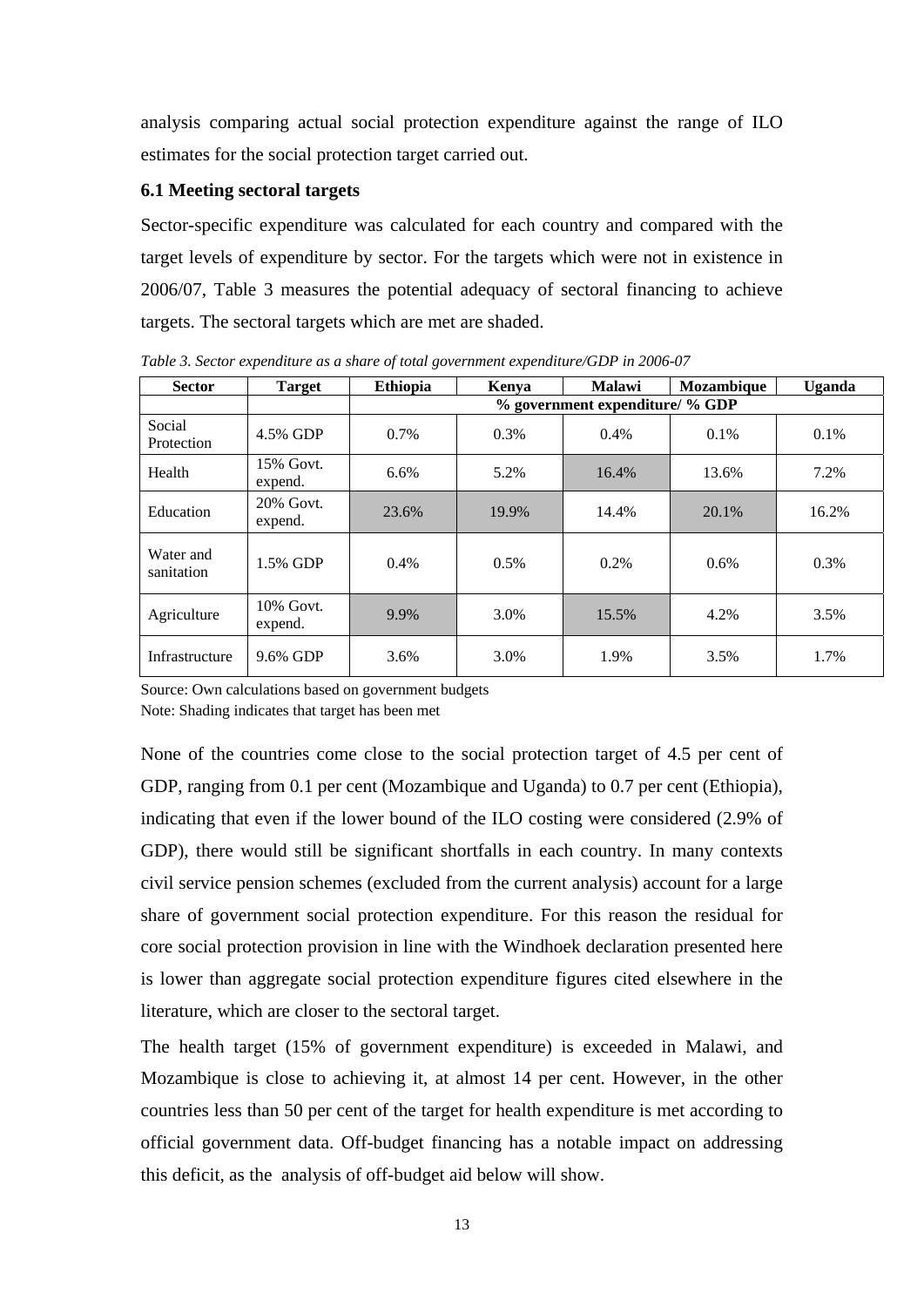The education target of 20 per cent of government expenditure features prominently in the national policy discourse of the case study countries, and is met in all countries except Malawi and Uganda which allocated 14 and 16 per cent respectively. The shortfall is thus significantly lower than for the other targets. The EFA-FTI initiative is a high profile joint donor and recipient country partnership and is a potential source of ODA. These incentives may explain in part the relative success of progress against this target.

The water and sanitation target of 1.5 per cent of GDP is not attained by any of the countries, with countries spending only about one third of the target or less.

Kenya, Mozambique and Uganda spend around one third of the agriculture target (between 3 and 4.2 % of government expenditure). However, this target is almost met by Ethiopia, and exceeded in Malawi by 50 per cent. This is largely due to the large scale AISP, which could potentially also be classified as a social protection programme in terms of its policy objective, as it forms is as a major plank of national anti-poverty policy in preference to investment in alternative forms of social protection. If expenditure on the AISP (conservatively estimated at 1.9 per cent of GDP in  $2006-07^{10}$ ) were classified as social protection, this would increase social protection expenditure to 2.3% of GDP. In that case Malawi would be closer to meeting its social protection target, while still meeting its agriculture target.

The infrastructure target of 9.6 per cent of GDP was not met by any country, with spending levels at a third of the target or  $less<sup>11</sup>$ .

This analysis shows that in 2006-07 government expenditure (including on budget ODA) was not adequate to meet target levels for social protection, water and sanitation, or infrastructure in any country. The target for health was met in only one country, agriculture in two and education in three. Overall, only seven of the 30 different country targets were met, and the shortfalls in terms of expenditure are significant in most cases, ranging from 6 per cent for education on average to an average shortfall of 93 per cent for social protection.

1

<sup>&</sup>lt;sup>10</sup> The Logistics Unit estimate a final figure of Kwacha 8,696 million for 2006-07.<br><sup>11</sup> The governments of Ethiopia, Kenya and Uganda have significantly increased infrastructure expenditures since 2006-07, although not sufficiently to meet the target.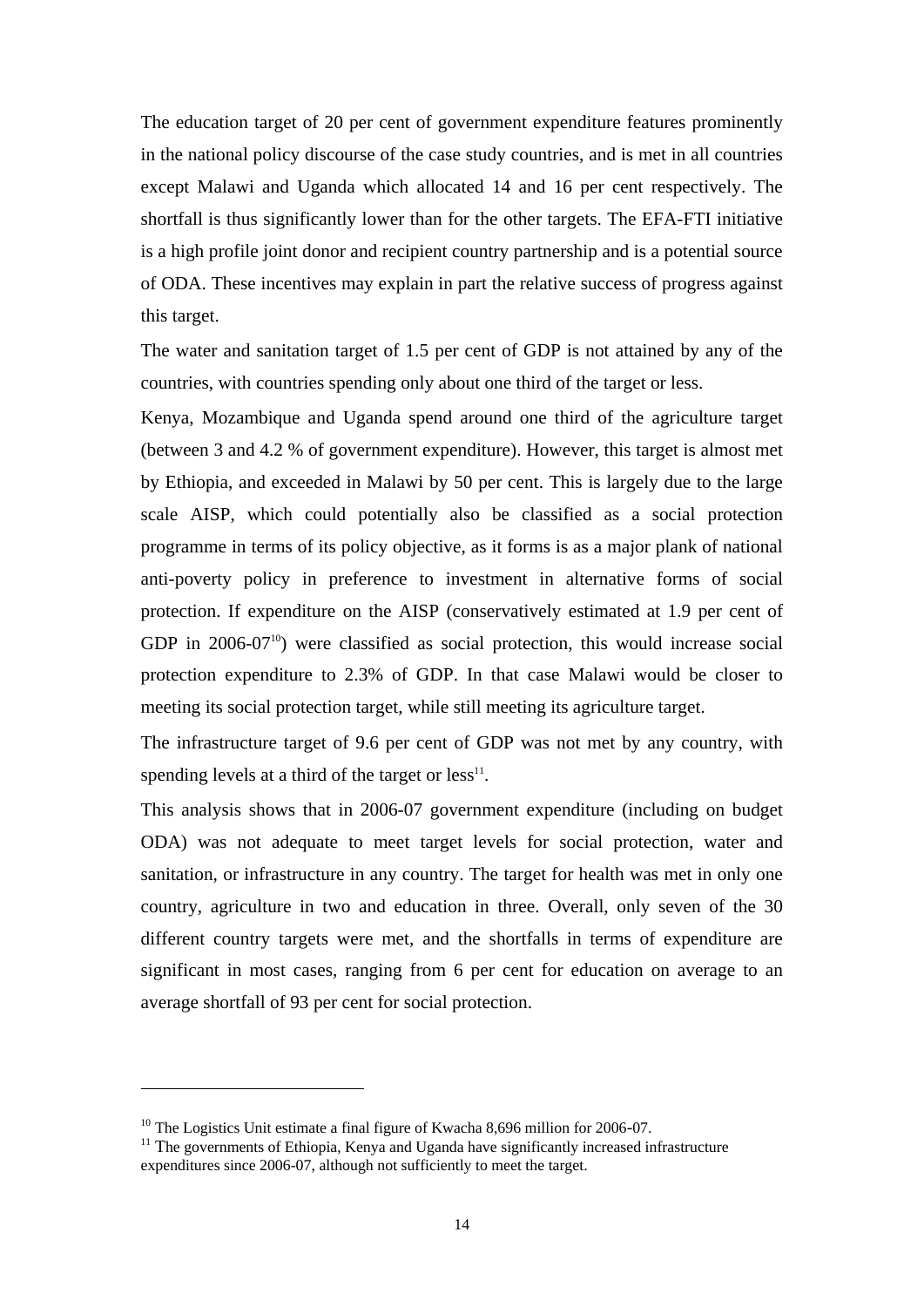It is important to recall however, that this includes on budget donor spending only. As discussed previously, off-budget spending is not included because it is not possible to obtain reliable or consistent estimates of its value or composition for all five countries. Thus, depending on the scale of off-budget spending by country and sector, the foregoing analysis may significantly understate the extent to which overall expenditure (inclusive of off-budget spending) is actually meeting, or even exceeding, the targets. This is particularly a concern for sectors dependant on aid, in which offbudget allocations may be significant. Data for Malawi and Uganda indicate that in the six development sectors 65% of total aid is off-budget. The extent to which offbudget aid affects performance against targets is calculated for Malawi and Uganda below as detailed off-budget data is available for these two countries from AIMS.

#### **6.2 Donor allocations**

An analysis of the contribution made by donors to the financing of these key sectors and the implications for government resource allocation choices is critical, as donor funding can be substantial in particular in development sectors, and may significantly affect the adequacy of total sector financing. For example aid accounts for 50 per cent of total spending in the social protection sector in Malawi. AIMS data, which includes information on off-budget ODA, in addition to on budget flows is available for two of the countries in this study, Malawi and Uganda. The discrepancies between an analysis taking into account just on budget ODA, based on the information available to governments, and off-budget ODA, based on AIMS data, illustrates the critical importance of monitoring total sectoral ODA flows, when assessing total sectoral expenditure.

A comprehensive budget analysis was conducted for these two countries taking into account the role of off-budget aid. Figures 1 and 2 illustrate the significant discrepancies between the aid recorded by government and that recorded by AIMS , splitting government expenditure into domestically and donor-financed components, and presenting government and AIMS recorded aid in two separate analyses.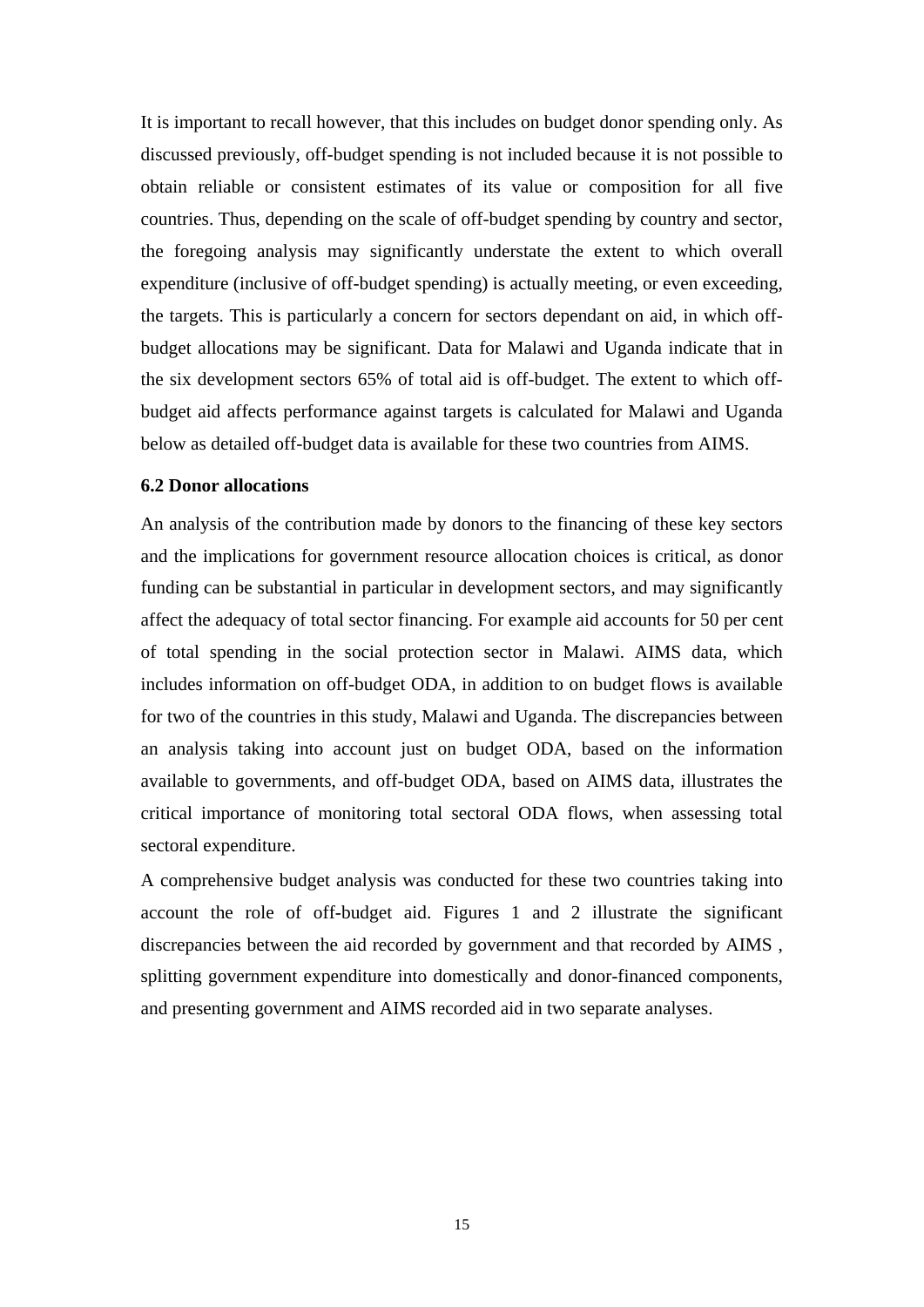



Source: Own calculations based on government budgets/ AIMS

As would be anticipated, Figure 1 indicates that the financing gap for all sectors in Malawi, with the exception of agriculture, is smaller when AIMS data, including offbudget aid. is used than when only government-recorded data on on-budget aid is used. In the cases of health and agriculture, total sectoral funding including ODA is significantly above the target. Hence for health and agriculture in Malawi, off-budget aid contributes significantly to spending levels which exceed the targets. However, even when off-budget aid is taken into consideration, expenditure still falls below the target level in the social protection, education, water and sanitation and infrastructure sectors, despite high shares of off-budget aid in these sectors, with off-budget aid comprising 95 per cent of total ODA in the water and sanitation sector.



*Figure 2. Sector funding required versus funding available – sensitivity analysis for Uganda* 

Source: Own calculations based on government budgets/ AIMS

In Uganda even when off-budget aid is taken into consideration, expenditure still falls below the target level in all sectors, despite significant levels of additional off-budget in these sectors.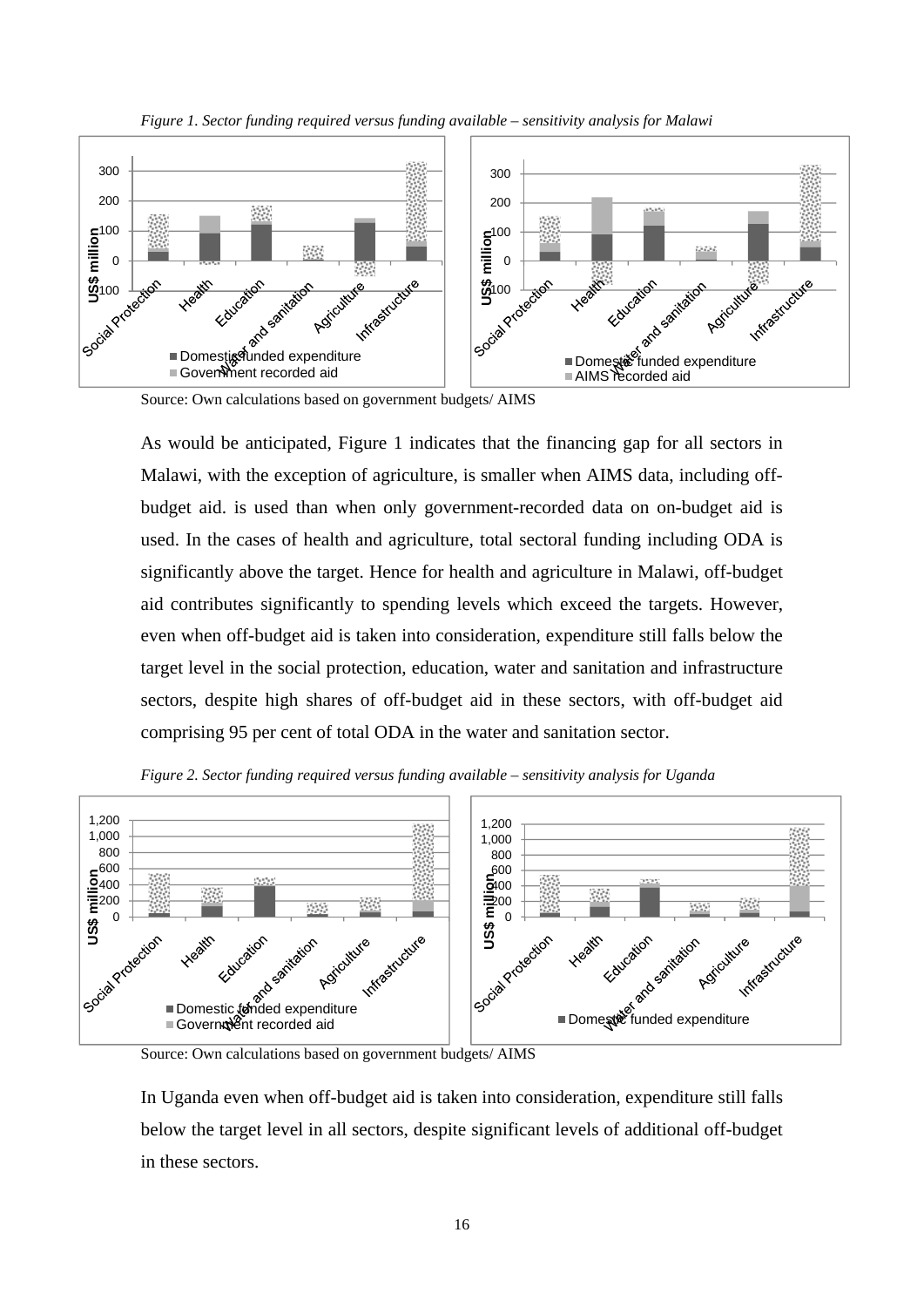Hence, while it has a significant impact in some sectors, the inclusion of off-budget aid in the analysis does not change the findings of this study in terms of the inadequacy of financing in the social protection sector.

#### **6.3 The feasibility of meeting targets simultaneously**

While it has not been explicitly proposed in the international discourse that it would be feasible to simultaneously finance all six sectors in full, there is an implicit assumption that this is both desirable and feasible, in as much as governments have indicated their commitment to realising the outcomes in each of the six sectors. Hence it is instructive to assess the fiscal implications of these commitments in aggregate to assess their collective, rather than individual feasibility, and in this way to locate the sectoral financing debate in a broader fiscal context, rather than viewing it from a single sector silo perspective. In order to do this, the total costs implied by the six targets, referred to below as the 'total commitment cost' are calculated, and compared to actual government expenditure.

The feasibility of meeting all six sectoral spending targets is first assessed by aggregating the cost of the six targets in 2006-07 US dollars, and comparing the total commitment cost to total government expenditure in these six sectors. Figure 3 below depicts aggregate actual government expenditure on the six development sectors, and the total funding shortfall if this is compared to the aggregate target.



*Figure 3. Aggregate funding required to meet all 6 sectoral targets and total actual expenditure in these sectors (2006-07)* 

Source: Own calculations based on government budgets

Note: The targets are set as a % of GDP or government expenditure. This means that the gap is relatively smaller in extremely poor countries (Malawi) and larger in those already spending more per capita (Kenya)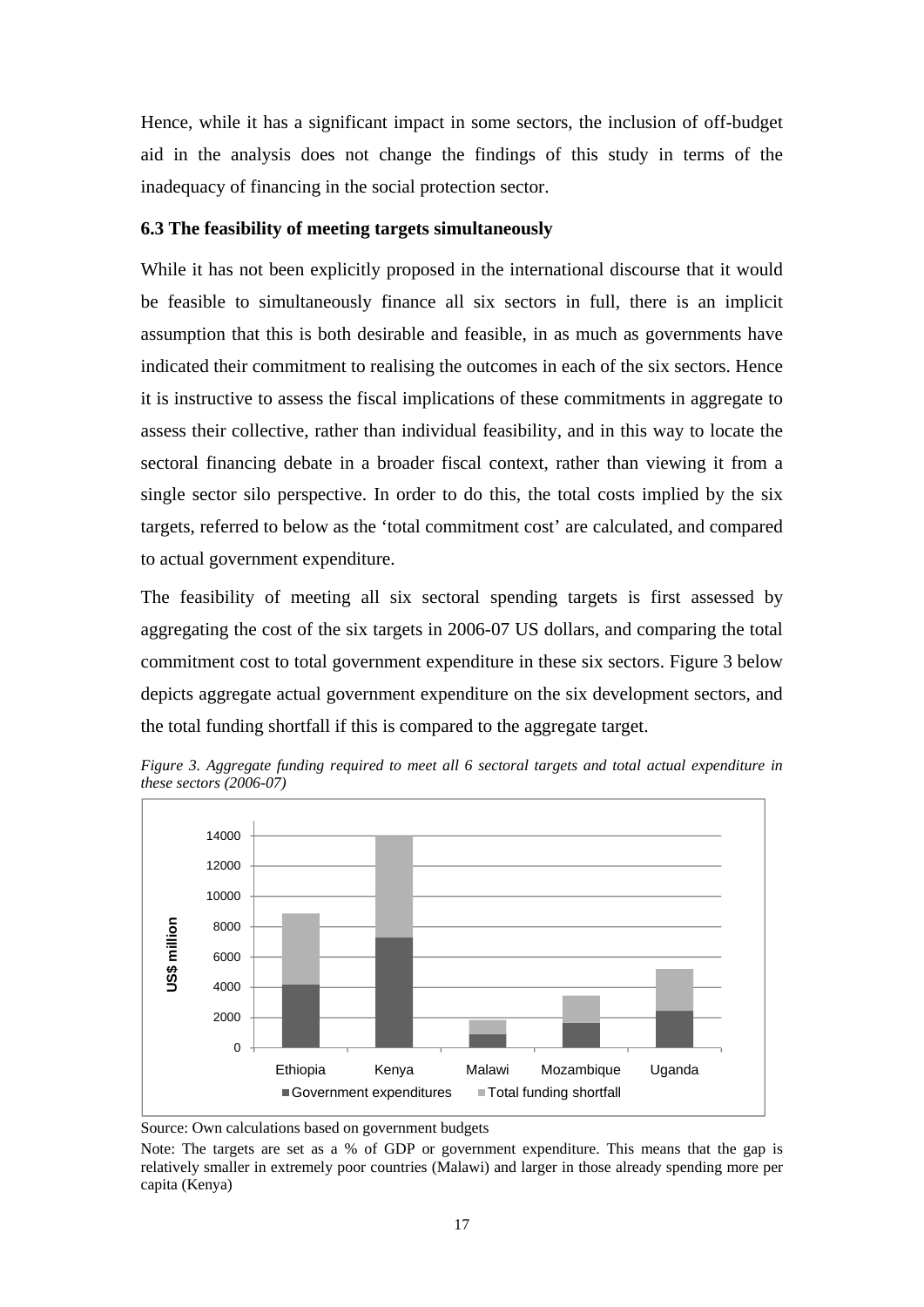Figure 3 shows that all the case study countries face a funding shortfall in terms of total expenditure on the six sectors compared to the target. Spending would need to increase by US\$924 million (97%) in Malawi and more than US\$6 billion (94%) in Kenya. The large Kenyan shortfall is in part due to the fact that it has a high GDP and hence the targets are commensurately higher than in the other case study countries.

Next the commitment cost is compared to total (rather than sectoral) government expenditure. Table 4 summarises i) commitment cost, ii) total government expenditure, iii) commitment cost as a percentage of total government expenditure and iv) a calculation of how much government expenditure would need to increase to meet all the targets simultaneously, while keeping expenditure in other sectors constant.

|                                                                                                                  | <b>Ethiopia</b> | Kenya | <b>Malawi</b> | Mozambique | <b>Uganda</b> |
|------------------------------------------------------------------------------------------------------------------|-----------------|-------|---------------|------------|---------------|
| Total commitment<br>cost US\$ million                                                                            | 5,023           | 6,540 | 951           | 1,838      | 2,707         |
| Total government<br>expenditure US\$<br>million                                                                  | 4,192           | 7,297 | 923           | 1,669      | 2,454         |
| Total commitment<br>cost as % gov.<br>expenditure                                                                | 120%            | 98%   | 103%          | 111%       | 122%          |
| % increase in gov.<br>exp. required to meet<br>targets, if retaining<br>constant expenditure<br>in other sectors | 104%            | 103%  | 87%           | 100%       | 154%          |

*Table 4. Commitment costs compared to total government expenditure in US\$ millions in 2006-07* 

Source: Own calculations based on government budgets

**.** 

Note: The per cent increase in government expenditure required to meet targets assumes that expenditure on other sectors stays constant, so there is no reallocation towards the six sectors discussed here.

Table 4 indicates that the cost of meeting the six targets in full is greater than total government expenditure (domestic revenue and on budget ODA). The implication of this analysis is that even if all government expenditure were reallocated towards the six sectors, it would not be adequate to meet the six sectoral targets simultaneously in any country except Kenya, where it would consume 98 per cent of total government expenditure<sup>12</sup>. This illustrates the critical shortcoming in a sector-specific, or silo

 $12$  A more consistent relationship between i) total commitment cost as a percentage of government expenditure and ii) how much government expenditure would need to increase to meet all targets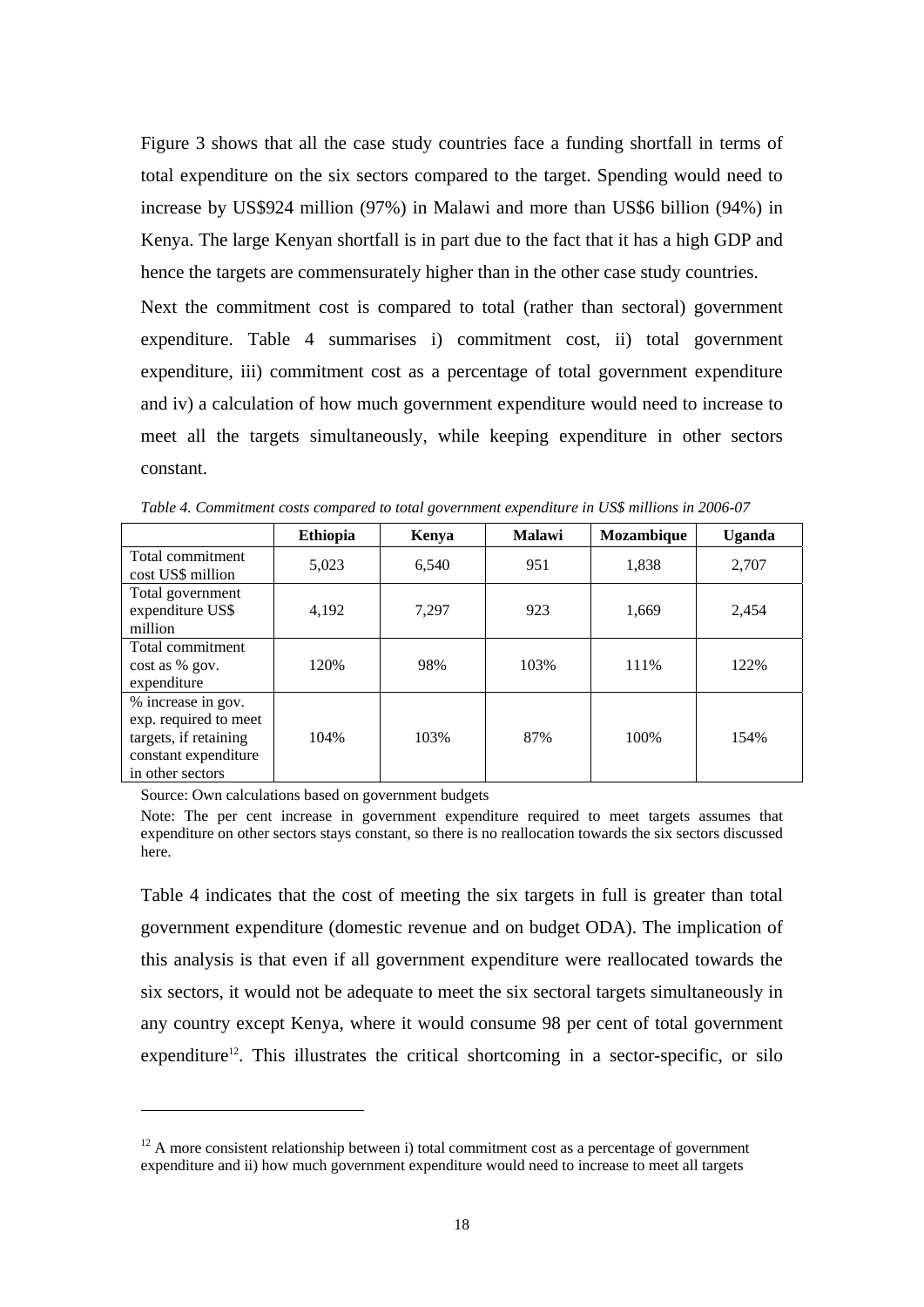approach to development financing, when the financing requirements of each sector are considered in isolation from the broader fiscal context, and challenges the feasibility, and desirability of the type of implicit or explicit financing targets included in much of the current development discourse.

Reallocation is often considered a source of financing for priority sectors, and it has been estimated that the annual margin of manoeuvre for reallocation is typically up to 5 per cent of total budgeted expenditure (Schiavo-Campo and Tommasi, 1999). However, given the binding fiscal constraint highlighted in this analysis, budgetary reallocation is not an option in terms of meeting the targets simultaneously.. The total resource envelope does not contain a margin for reallocation, but rather a shortfall in terms of the implied resource demands of the six sectors in all but one of the case study countries.

Given that targets cannot be met through reallocation within existing resource envelopes, reaching the targets simultaneously would only be possible by increasing total government funds (achieved by raising more revenue, borrowing, securing more donor funds and/or putting more donor funds on budget). However, it is important to note that since three of the targets are linked to government expenditure, the total cost of meeting the targets is itself a moving target: as government expenditure increases, so too does the cost of the targets. Taking into account the fact that increasing government funding would increase the commitment costs and the funding required to meet them, government expenditure would need to increase by between 87 per cent (Malawi) and 154 per cent (Uganda) in order to meet the targets, whilst retaining constant levels of expenditure on other functions of government, if this approach alone were adopted.

#### **6.4 Social protection sensitivity analysis**

1

The social protection target of 4.5 per cent of GDP used so far is based on the average cost for all seven SSA countries included in the ILO study (ILO, 2008). Since this

simultaneously might have been anticipated, given that Ethiopia and Uganda both have similar shortfalls between existing current total expenditure and total commitment (the total commitment cost is 120% of government expenditure in Ethiopia, and 122% in Uganda. However, the percentage increase needed to meet the targets is much bigger in Uganda (154%) than Ethiopia (104%). This is due to the endogeneity loop described above, whereby three targets are expressed as a percentage of total spending, and thus increase as the other (GDP-based) targets rise.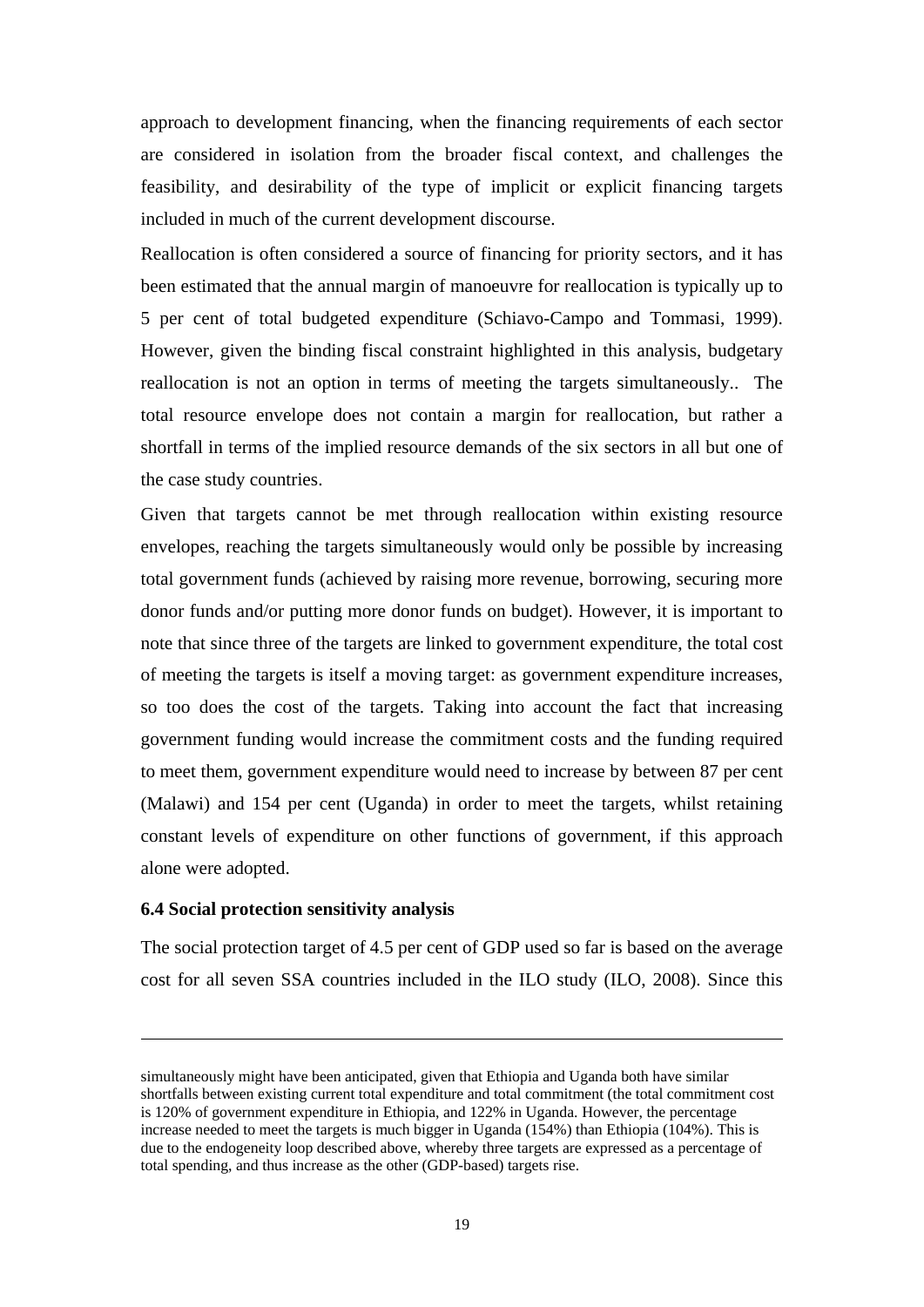average is based on a limited number of countries, and also to accommodate the country specific estimates calculated by the ILO for Ethiopia and Kenya, a sensitivity analysis including the lower and upper bounds of the ILO study (2.9 per cent and 5.2 per cent respectively) is carried out next. Figure 4 shows the divergence between the commitment cost for the three social protection targets and actual social protection expenditure.

*Figure 4. Social protection commitment cost (three different targets) and actual government expenditure in 2006/ 2007* 



Source: Own calculations based on government budgets

Note: The % increase in government expenditure required to meet targets assumes that expenditure on other sectors stays constant, so there is no reallocation towards the six sectors discussed here.

For all three levels of the social protection target, there is a significant shortfall between the total funding required and actual expenditure. Even for the lower bound (2.9% GDP), governments are far from meeting the target. While the shortfall for the lower bound is less than for the higher targets, it remains sizeable. The ILO has estimated the cost of a basic social protection package in Kenya and Ethiopia at 5.2 per cent of GDP, but these two countries are far from meeting this requirement. The issue is explored further in Table 5, which shows i) current funding as a share of required expenditure and ii) how much social protection expenditure would need to increase to meet the target.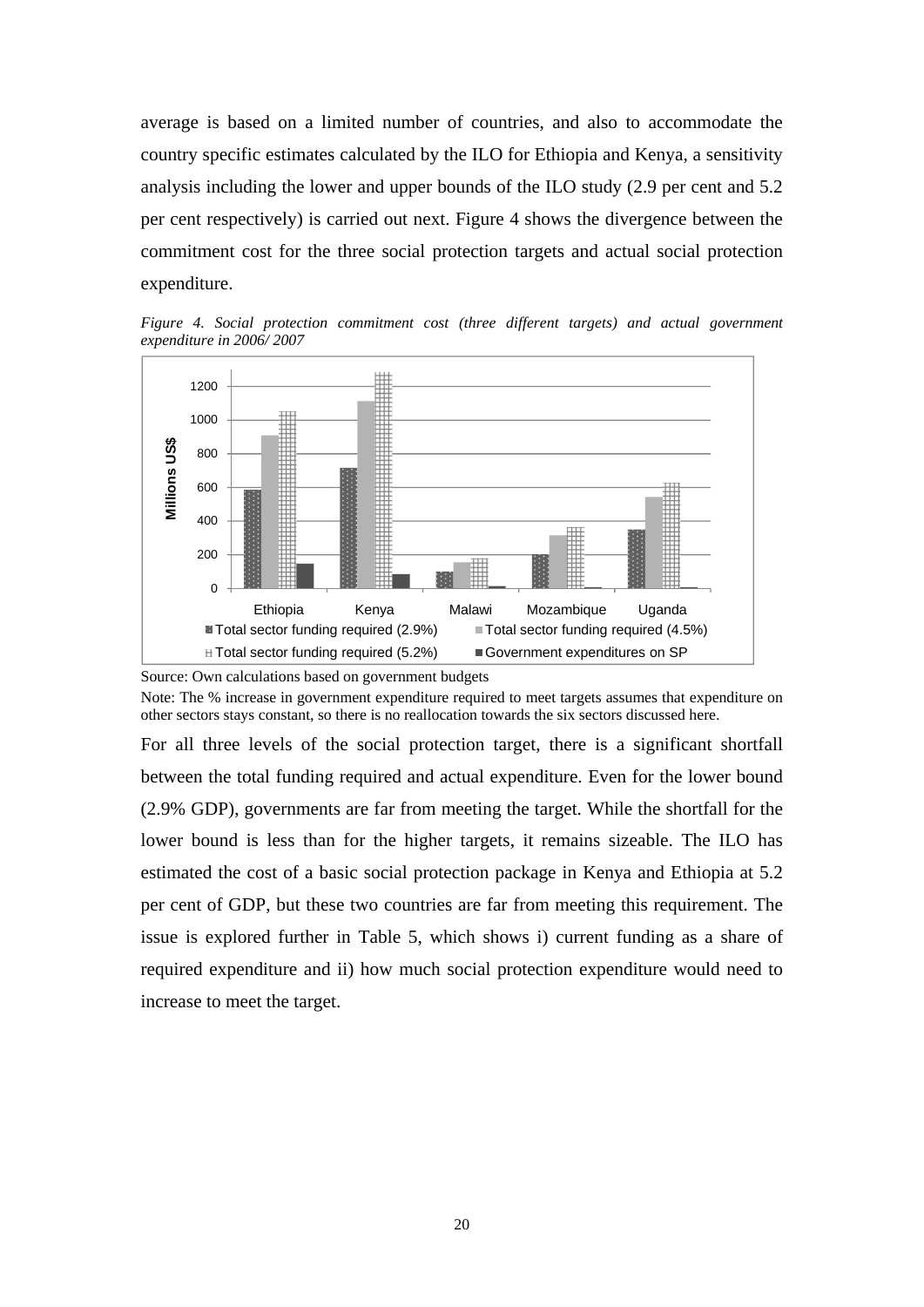|                                                                                    | <b>Ethiopia</b> | Kenya | <b>Malawi</b> | <b>Mozambique</b> | Uganda |  |  |
|------------------------------------------------------------------------------------|-----------------|-------|---------------|-------------------|--------|--|--|
| Current expenditure as share of target expenditure                                 |                 |       |               |                   |        |  |  |
| Social Protection<br>$(2.9\%)$                                                     | 25%             | 12%   | 14%           | 4%                | 2%     |  |  |
| Social Protection<br>$(4.5\%)$                                                     | 16%             | 8%    | 9%            | 2%                | 1%     |  |  |
| Social Protection<br>$(5.2\%)$                                                     | 14%             | 7%    | 8%            | 2%                | 1%     |  |  |
| percentage by which social protection expenditure must be increased to meet target |                 |       |               |                   |        |  |  |
| Social Protection<br>$(2.9\%)$                                                     | 300\%           | 747%  | 622%          | 2527%             | 4923%  |  |  |
| Social Protection<br>$(4.5\%)$                                                     | 520%            | 1214% | 1021%         | 3976%             | 7695%  |  |  |
| Social Protection<br>$(5.2\%)$                                                     | 617%            | 1419% | 1195%         | 4610%             | 8907%  |  |  |

*Table 5. Social protection expenditure in 2006-07, as a percentage of target expenditure using different target levels* 

Source: Own calculations based on government budgets

The table shows that current social protection expenditure is a small fraction of target expenditure. As a share of the target actual expenditure ranges from 2 per cent for the lower and 1 per cent for the higher bound in Uganda, to 25 per cent for the lower and 14 per cent for the higher bound in Ethiopia. Expenditure on social protection alone would need to be increased by between 300 per cent (Ethiopia) and 4900 per cent (Uganda) for the 2.9 per cent target and 620 per cent and 8900 per cent respectively for the 5.2 per cent target. This analysis indicates that on the basis of 2006-07 data the social protection target cannot be met from existing resources. Even the highest social protection spender (Ethiopia) would need to increase social protection expenditure by 620 per cent to finance the basic social protection package envisaged at Windhoek.

#### **7. CONCLUSIONS AND POLICY IMPLICATIONS**

This paper has shown that in the sub-Saharan African countries reviewed, spending in the six key development sectors falls considerably short of the levels implied in internationally agreed targets. Analysed by sector, only the education, agriculture and health targets are met in any of the case study countries; the education target in Ethiopia, Kenya and Mozambique, the agriculture target in Ethiopia and Malawi, and the health target in Malawi alone. The remaining sectoral targets (social protection, water and sanitation and infrastructure) are not met in any of the countries, with the social protection sector having an average funding shortfall of 93 per cent. The analysis suggests that these figures would not alter significantly for the social protection sector, or the other sectors, even if off-budget ODA were also taken into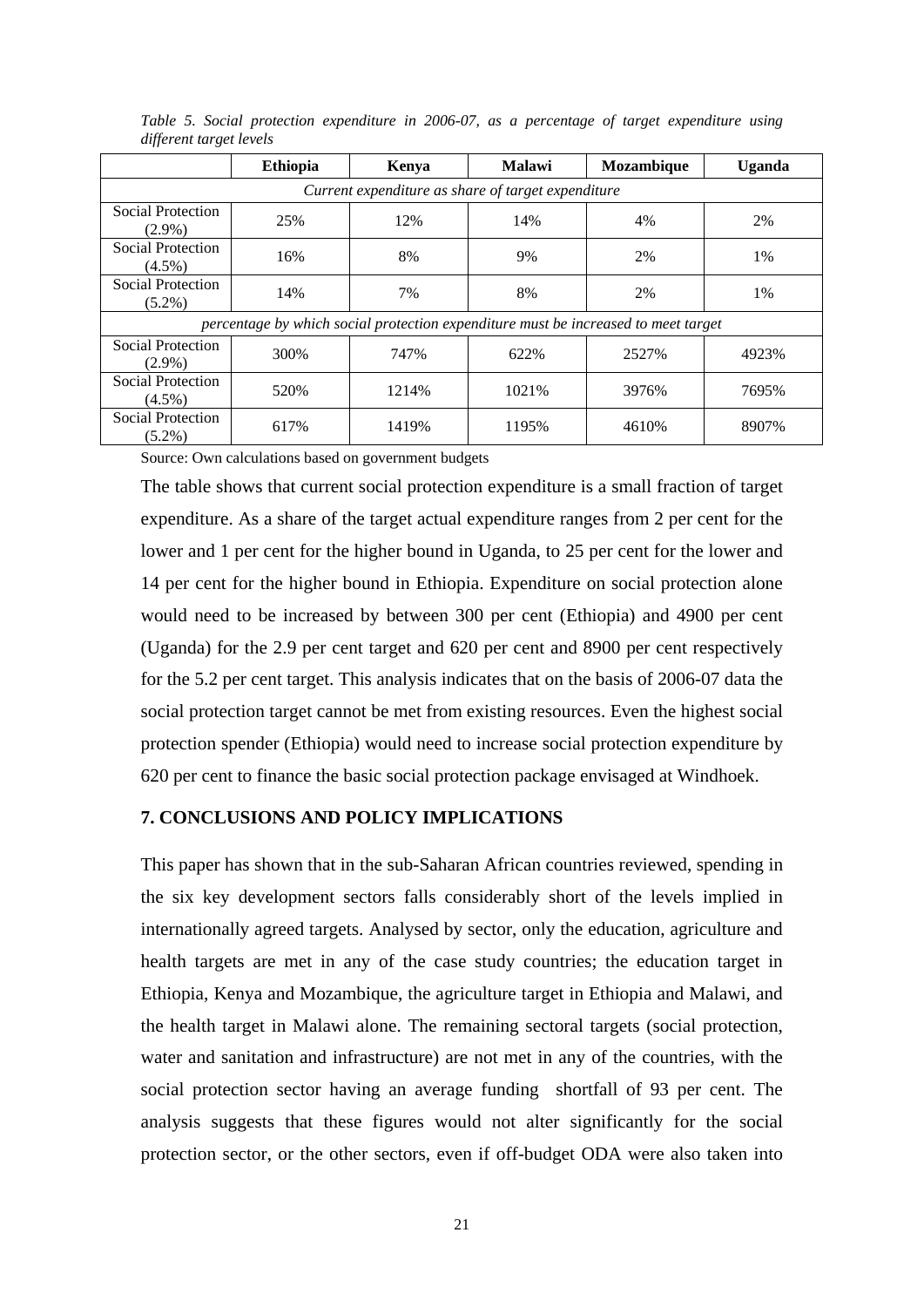account. It is not possible for governments to meet all six targets simultaneously with existing resources, challenging the notion of the absolute 'affordability' of attaining these targets. Even if all government expenditure were re-allocated exclusively to these sectors, the targets could only be met in one country (Kenya), and the cost of these commitments represents more than 100 per cent of total government expenditure in the four of the five case study countries.

Some governments may intend to comply with targets through progressive rather than immediate realisation, but the level of the shortfall, particularly in the case of social protection, and the limited space for reallocation make it unlikely that most of the targets could be realised in the short or medium term. It is however possible that considerations other than the intent to comply drive governments to become signatories to international agreements. Political economy analysis suggests that governments may sign up to some international initiatives in response to implicit financial or political incentives, with little intention of actively working towards the realisation of the initiative (see for example Dijkstra (2011) in relation to PRSPs and Cooksey (2011) on agricultural marketing).

However, while affordability is a subjective rather than objective term, and is inherently informed by the political process and policy preferences, this analysis makes it clear that political choices in the short to medium term are significantly limited by very real fiscal constraints, which limit the simultaneous realisation of development targets in the key sectors. In the absence of massive increases in government expenditure and/or donor support, neither of which is foreseeable, individual sectoral targets are effectively in competition for extremely limited resources, and may only realistically be achieved at the expense of each other.

The findings suggest that compared to an indicative cost for the provision of a basic social protection package, of between 2.9 and 5.2 per cent of GDP, current expenditure on social protection in the case study countries is between 0.1 and 0.7 per cent, a massive shortfall. While there is some potential for reallocation from programmes such as civil service pensions which dominate current expenditure in this sector in many LICs, or from contributory schemes, significant reallocation away from such programmes is not likely for a range of political reasons. Hence while it may be possible to increase financing to this sector through the conventional range of instruments (efficiency savings, reallocation, increased borrowing, increased revenue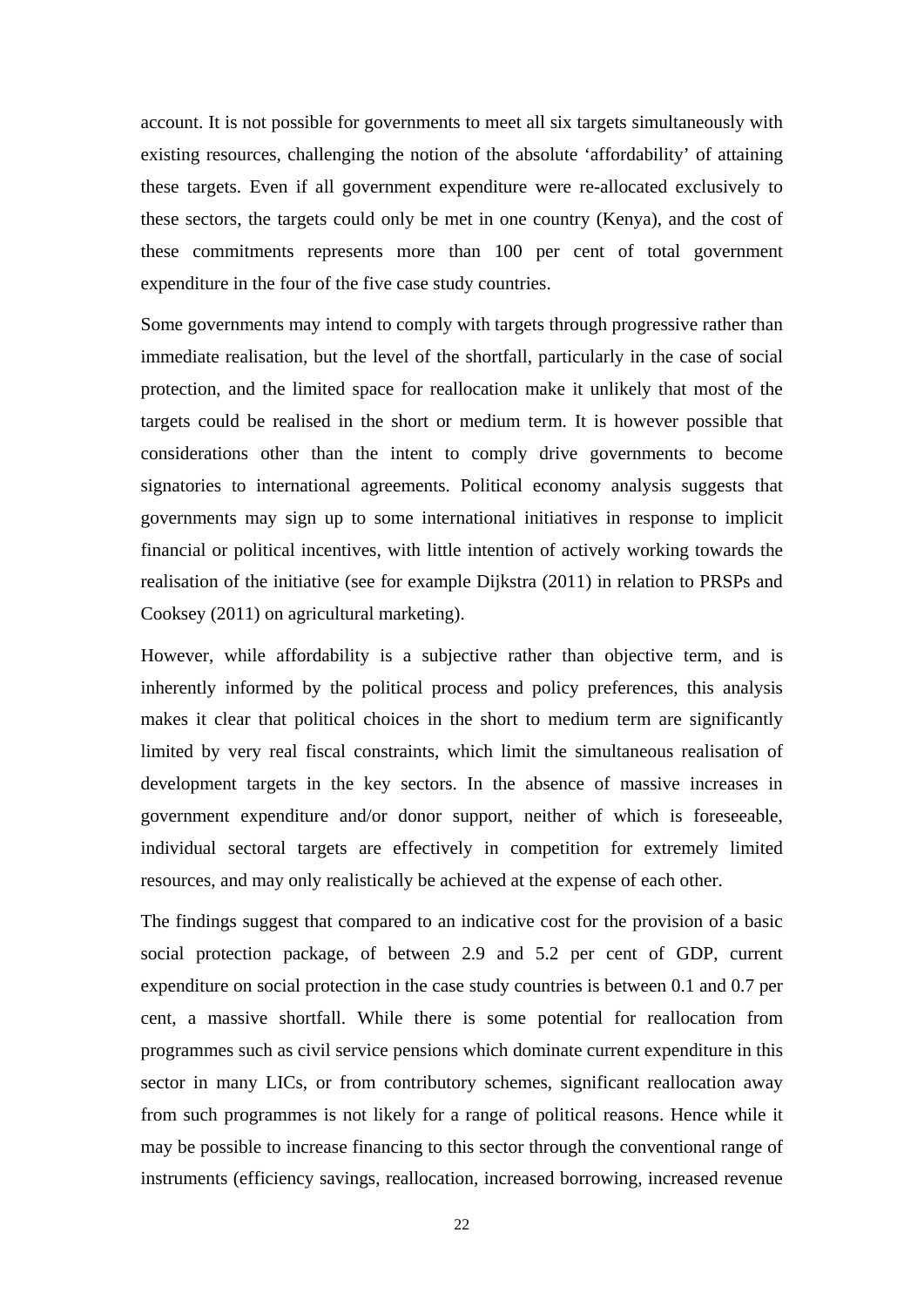generation, increased ODA or private sector financing), the social protection sector is in effect in competition with each of the other key development sectors in pursuit of any additional resources which can be created.

In the countries reviewed, government expenditure would to need to increase by 87 to 154 per cent, keeping expenditure in other sectors constant to meet the sectoral spending targets. However, increased revenue generation is not easily achieved in countries with a small domestic tax base, especially when economic growth is slow. At the same time, there are limited prospects for major increases in aid flows as donor nations seek to reduce public spending in the aftermath of the global economic crisis and the resulting fiscal deficits within OECD economies. This findings in this paper raise questions relating to basic principles of public financial management, ODA management and to silo approaches to development financing. For long-term development, decisions on the quantity of revenue raised and spent, and how it is generated, need to be rooted in processes that emphasise a strategic vision, coherence across sectors, fiscal sustainability and domestic accountability. However, the adoption of sectoral spending targets can result in silo-based spending decisions which undermine coherence across sectors and effective public finance management. This analysis raises wider questions about the role of international targets for specific development goals. The adoption of sectoral targets can result in sectoral lobbying, reflecting donor or national interest groups, wherein the result of successful advocacy in one sector may be at the expense of investment in other sectors which may be equally if not more important in terms of economic growth, social justice, or redistributive efficiency, but with less efficient advocates. In this context it is important to recognise that the social protection sector has entered the debate later than other sectors, at a time when their claims on government budgets are already well established, and budget allocations are largely set with limited space for reallocation. This does not however imply that claims on the fiscal for social protection are any less important or less 'affordable' than those of other sectors, and it is important to note that the issues raised are not specific to the social protection sector, but represent a bigger problem with silo approaches to development financing.

Targets have a role in promoting international development, since results cannot be achieved unless adequate resources are allocated to their realisation. Over recent decades financial targets have been used as part of the development process to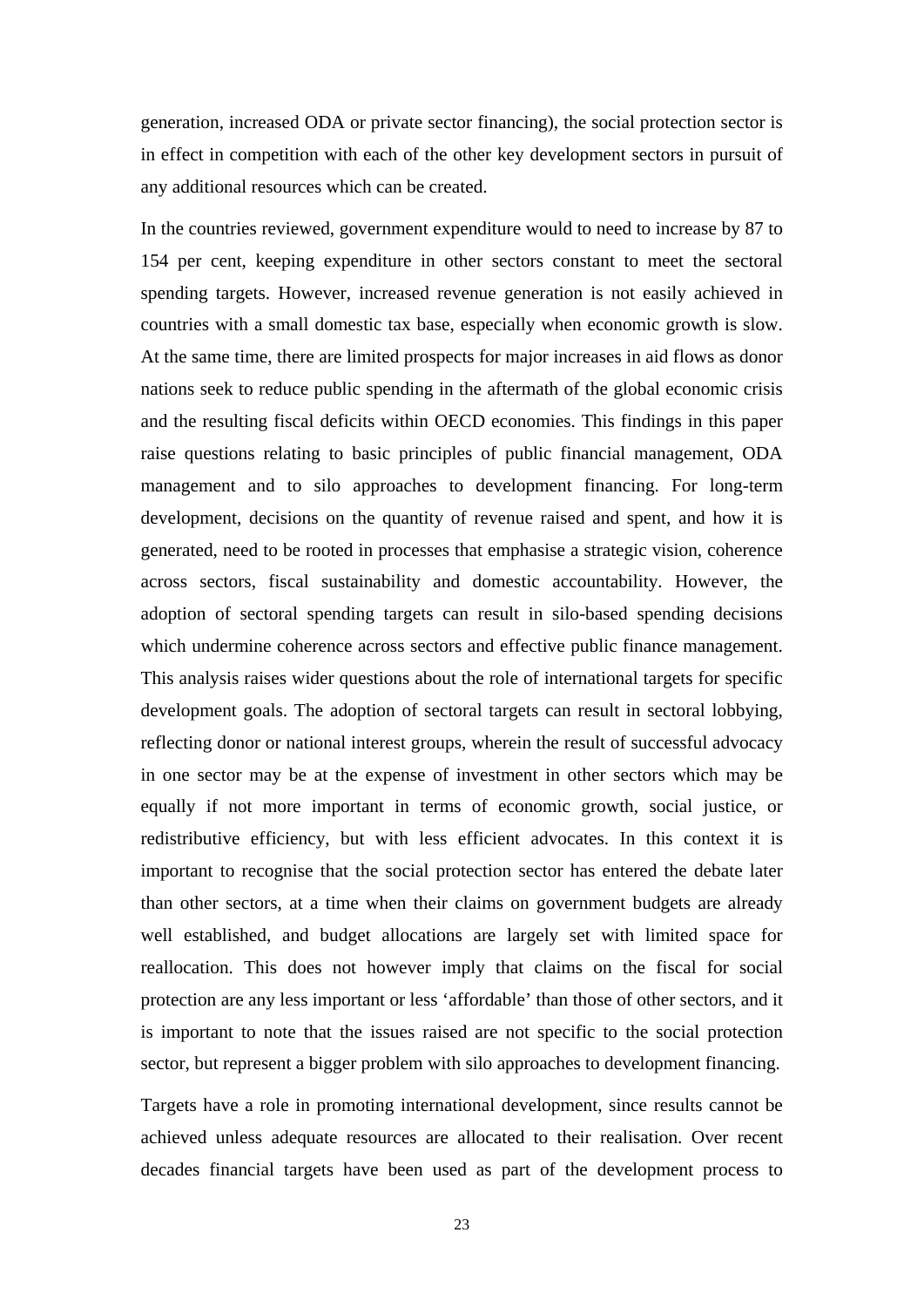stimulate debate, and concentrate available donor and national resources on priority sectors (Fukuda-Parr, 2010). It can be argued however, that the role of such targets is not to be taken literally, but rather to stimulate progressive reallocation in favour of the provision of key services, with the explicit target figures serving an essentially symbolic or aspirational function.

This paper has shown that the achievement of a set of key development targets simultaneously is not fiscally feasible. Striving to reach these targets may not be consistent with realistic or credible public financial management and is likely to create a tension at national level between those responsible for the overall management of the budget and those advocating particular sectoral (ministerial) objectives, and also amongst donors between those whose concern is overall national fiscal integrity, and those working to attain specific sectoral allocations. While the intention behind the introduction of such targets reflects a desire to direct limited public resources away from spending on items seen to lack developmental value (for example defence, security and general administration), the collective impact of target proliferation is likely to be at best minimally positive, and at worst potentially unhelpful.

Good practice in public finance management argues strongly for predictable expenditure plans linked to government policy priorities; for a credible budget that ensures consistency between appropriation and execution; and for budget comprehensiveness so that all government revenues and expenditures are included in a single budgeting process and subject to (annual) appropriation by parliament. The fact that such a high proportion of donor spending is off-budget may undermine these objectives. Poor information on aid programming means that recipient governments must make budgetary decisions based on partial, inaccurate, and sometimes unreliable information, and this risk undermining the integrity of the budget cycle and accountability between the government and its citizens. International agreements, such as the Accra Agenda for Action and the International Aid Transparency Initiative in 2008, set out principles and practical actions towards better alignment of aid to recipient country requirements, but the implementation of these actions is currently imperfect and still in its infancy.

When an overview of the financing requirements for the six development sectors based on sectoral spending targets is made, as in this paper, it becomes clear that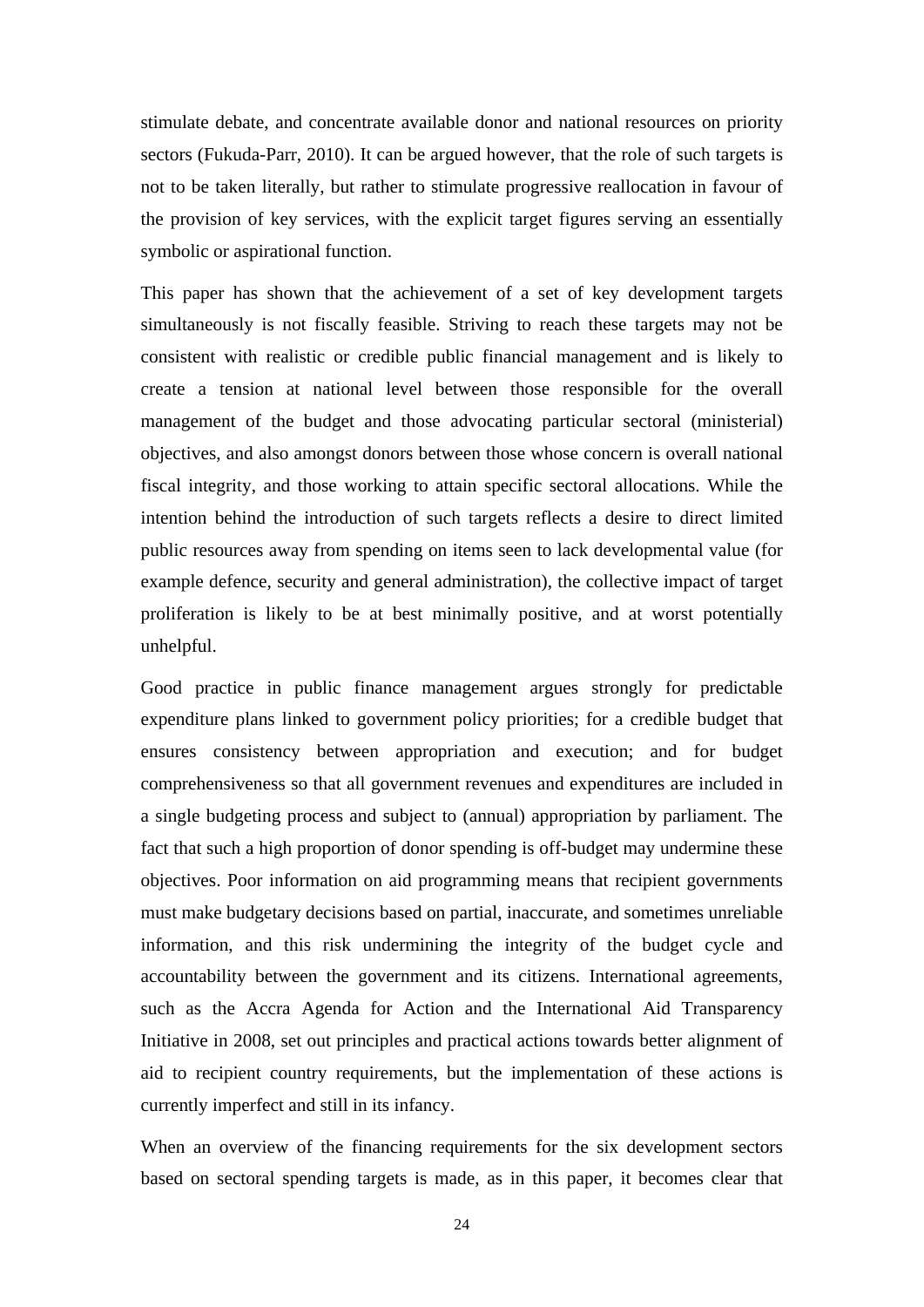there are no grounds for a realistic expectation that the six targets agreed can be realised in the medium term, due to binding fiscal constraints. Affordability remains essentially a question of political choice over the allocation of scarce and ultimately inadequate resources and as LIC governments will not be able to satisfy all sectoral lobbies, the affordability of social protection is inherently linked with domestic policy preferences.

There are ongoing challenges for adequate financing of basic social protection provision in LICs. It will be difficult to finance a basic social protection package, but that does not mean should it should not be an aspiration. The key question that remains is how to find practical ways for sustainable financing, using a combination of national and donor financing, given the very real fiscal constraints. There is a need for those with responsibility for national budgetary coherence to work together with those with sectoral responsibilities to find sustainable solutions, rather than continuing with sectoral silo approaches. This should be an area for ongoing research and dialogue between donors and governments.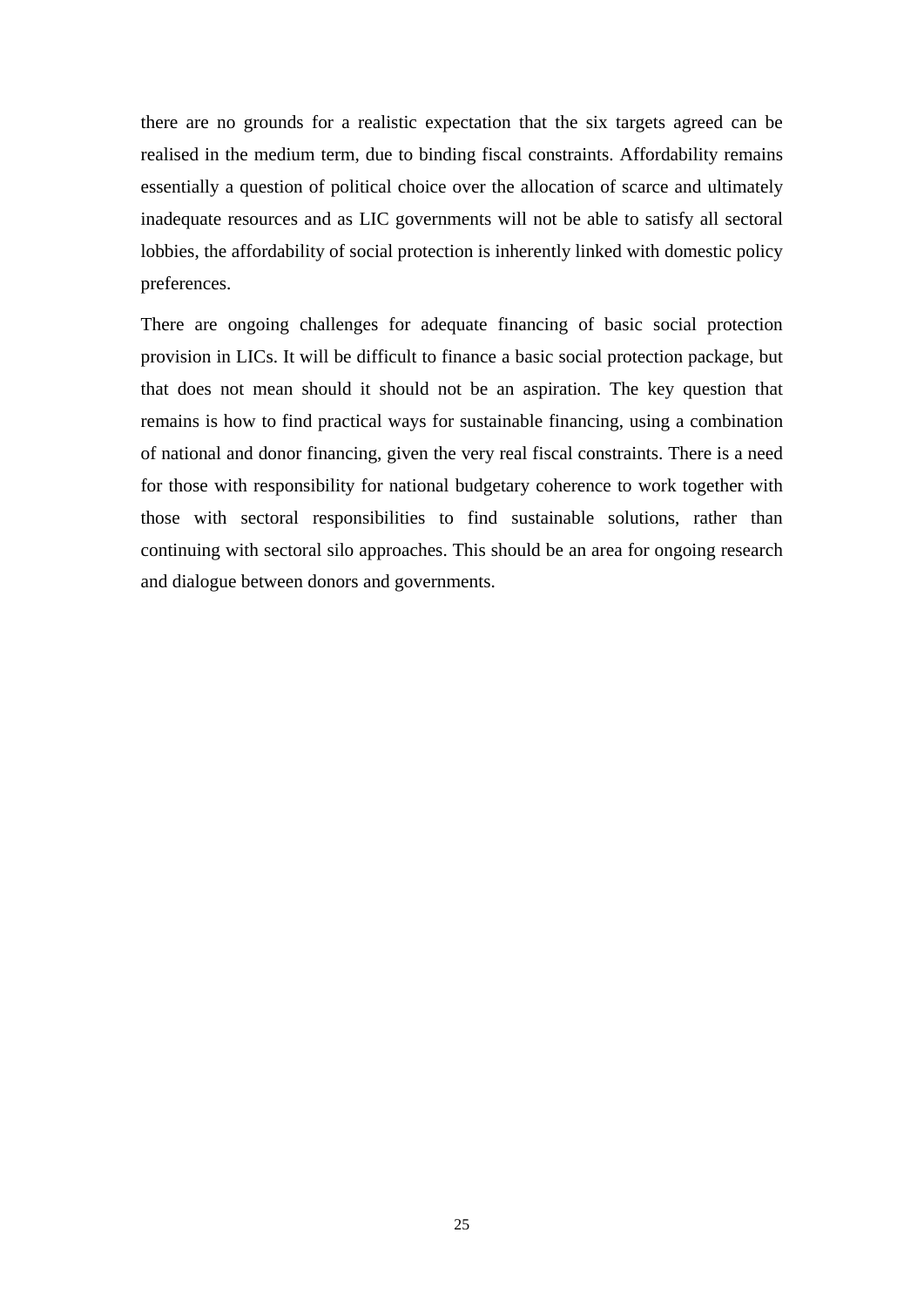## **REFERENCES**

AfricaSan (2008) 'The eThekwini Declaration and AfricaSan Action Plan'. http://www.wsp.org/UserFiles/file/eThekwiniAfricaSan.pdf (Accessed 21 March 2011)

African Union (2001) 'Abuja Declaration on HIV/ Aids, Tuberculosis and Other Infectious Diseases' http://www.un.org/ga/aids/pdf/abuja\_declaration.pdf (Accessed 21 March 2011)

African Union (2003) 'Conference of Ministers of Agriculture of the African Union Report of the Ministers of Agriculture' http://www.africaunion.org/News\_Events/Calendar\_of\_%20Events/AGRICULTURE/Report-MinistersofAgri%20july%201-2%20%202003.pdf (Accessed 21 March 2011)

African Union (2008) 'Sharm El-Sheikh Commitments for Accelerating the Achievement of Water and Sanitation Goals in Africa' http://www.unsgab.org/news/docs/080701\_AUDeclarationSeS.pdf (Accessed 21 March 2011)

African Union (2008) 'Social Policy Framework for Africa' http://www.un.org/esa/socdev/egms/docs/2009/Ghana/au2.pdf (Accessed 21 March 2011)

African Union (2009) 'Assembly of the African Union  $12<sup>th</sup>$  Ordinary Session Decisions, Declarations, Message of Congratulations and Motion' http://www.africaunion.org/root/UA/Conferences/2009/Jan/Summit\_Jan\_2009/doc/CONFERENCE/A SSEMBAS%20AU%20DEC%20%20208-240%20%28XII%29.pdf (Accessed 21 March 2011)

Barrientos, A. (2007) 'Financing Social Protection', Brooks World Poverty Institute Working Paper, No. 05.

Beattie, R. (2000) 'Social protection for all: But how?' *International Labour Review*, 139(2): 129-148.

Christiansen, K et al (2007) 'Interim Report of the Uganda Donor Division of Labour Exercise'. London: Overseas Development Institute.

Cichon, M., W.Scholz, A. van de Meerendonk, K. Hagemejer, F. Bertranou and P. Plamondon (2004) *Financing social protection*. Geneva: International Labour Office).

Cooksey, B. (2011) 'Marketing Reform? The Rise and Fall of Agricultural Liberalisation in Tanzania', *Development Policy Review*, 29(1): 57-81.

Dijkstra, G. (2011) 'The PRSP Approach and the Illusion of Improved Aid Effectiveness'. *Development Policy Review*, 29(1): 111-133.

Education For All Fast pp130 Track Initiative (2009) Financing and FTI Trust Funds. Accessed at http://www.educationfasttrack.org/faqs/#faqSix (Accessed 21 March 2011)

Fukuda-Parr, S. (2010) 'Accelerating progress or achieving the targets: a human rights approach to using MDGs'. Paper presented at CPRC International Conference 2010 Ten Years of War Against Poverty, University of Manchester (8-10 September 2010)*.*